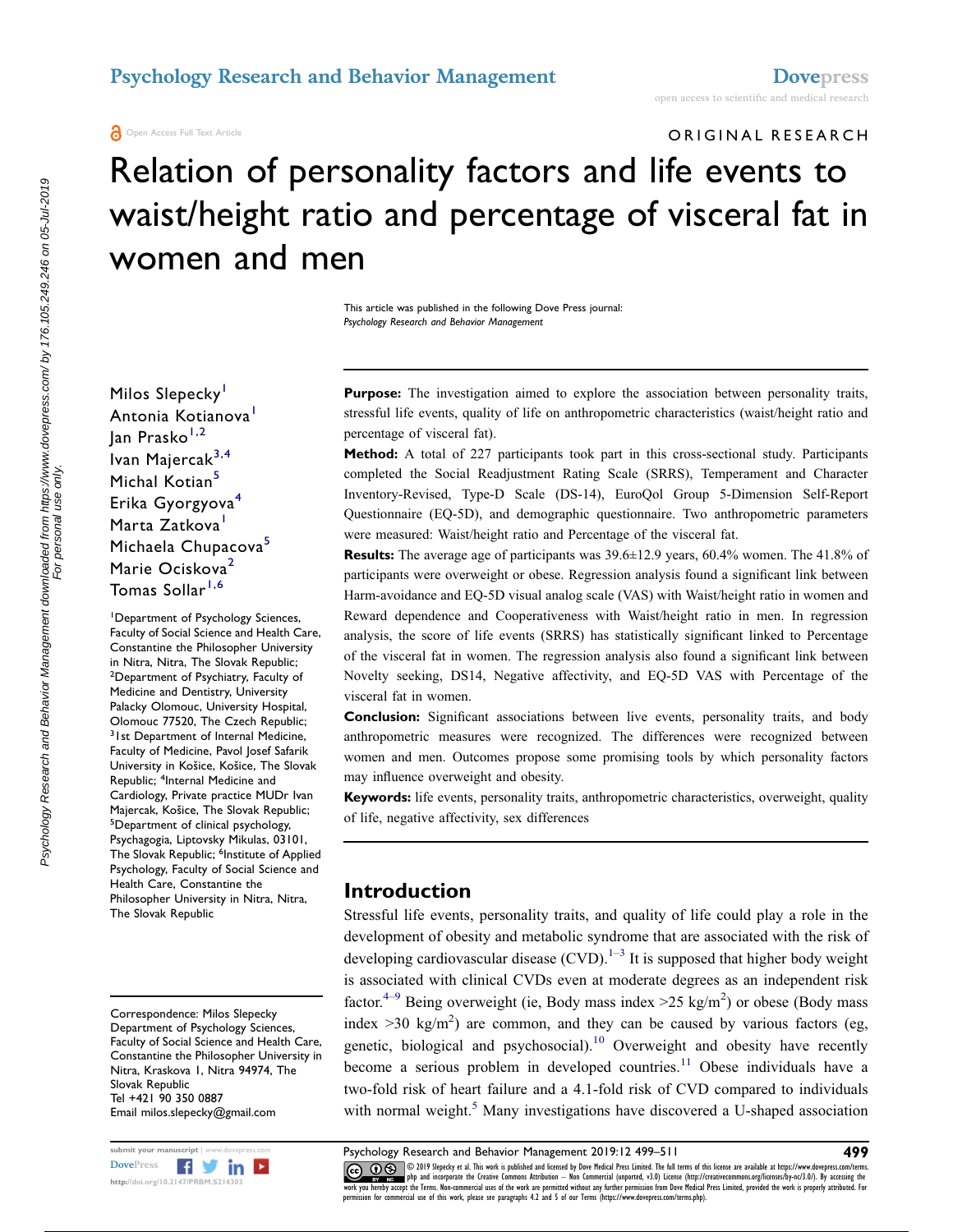<span id="page-1-2"></span><span id="page-1-1"></span><span id="page-1-0"></span>between Body mass index and CVD mortality, with the association being detected in all cultural groups and not being dependent on gender.<sup>[12](#page-9-7)-[14](#page-9-8)</sup> However, Body mass index is a poorer predictor of CVD compared to measures of central adiposities, $15,16$  $15,16$  $15,16$  characterized by the distribution of visceral fat in the abdominal area.<sup>[17](#page-9-11)–[19](#page-10-0)</sup> The development of abdominal-visceral obesity is associated with an increased risk of cardiovascular complications.  $20-22$  $20-22$  $20-22$ 

## <span id="page-1-3"></span>Body weight and stress induced by life events

<span id="page-1-7"></span><span id="page-1-6"></span><span id="page-1-5"></span><span id="page-1-4"></span>Results from a large Danish community sample show more emotional distress among underweight and obese individuals after adjusting for socio-demographic factors.<sup>23</sup> Slepecky et al, $^{24}$  compared the psychological, psychophysiological, and anthropometric factors connected with life events, depresivity, and quality of life of the 54 healthy participants and 45 patients with cardiovascular problems.<sup>24</sup> Life events experienced in the last two years were an influential factor connecting with overweight. The experiences of distress were accompanying with increased Body mass index and waist circumference.<sup>25</sup> Stress-related eating could intermediate the link between stress experiences and overweight[.26](#page-10-6) Stress activates the hypothalamic-pituitaryadrenal axis and sympathetic nervous system which leads to hormonal abnormalities including increased cortisol secretion and development of visceral fat.<sup>[27](#page-10-7)</sup> Surkan et al,<sup>28</sup> studied how stressful life events and social support are related to central adiposity in Southern Brazil. Stressful life events predicted a change in waistline two years later in men and a change in both waist-to-hip ratio and waist circumference in women. The second way of how chronic stress could play a part in the expansion of fat is its effect on dietary eating, with the ingestion of high-energy nutrients[.29](#page-10-9)–[32](#page-10-10)

### <span id="page-1-9"></span><span id="page-1-8"></span>Personality traits and body weight

<span id="page-1-11"></span>Obesity tends to be reflected as a chronic disease and therefore possibly interrelates with the person's most emphasized temperament and character qualities. Personality traits could impact the way of life. Consequently, certain personality qualities could contribute to overweight.<sup>[33](#page-10-11)</sup> Inborn personality traits can affect dietary eating and could be involved in the vulnerability to overweight and in the failure of overweight individuals to reach effective weight loss.<sup>34</sup> Personality traits play a significant part both as hazardous as well as protective factors in the development of <span id="page-1-13"></span><span id="page-1-12"></span>overweight and obesity.<sup>35–[37](#page-10-14)</sup> Whereas "sensitivity to reward", "impulsivity", and "neuroticism", look like as hazard features, "self-control" and "conscientiousness" have been having a protecting function concerning good weight control.<sup>38</sup> Extraversion among males (high scores) and agreeableness among females (low scores) were the personality traits significantly related to the obesity when adjusting for duration of education in sizeable Danish midlife community sample. $39$ 

<span id="page-1-16"></span><span id="page-1-15"></span><span id="page-1-14"></span><span id="page-1-10"></span>The Temperament and Character Inventory (TCI) was established to offer a complete personality assessment, its temperament, and character traits.<sup>[40](#page-10-17)–[42](#page-10-18)</sup> The TCI measures seven dimensions of personality: (1) Novelty seeking, (2) Reward dependence, (3) Harm-avoidance, (4) Persistence, (5) Self-directedness, (6) Cooperativeness, and (7) Selftranscendence). It is supposed that each temperament domain has a unique genetic variance and is reproducible in general and clinical setting.<sup>[41](#page-10-19)</sup> The high score in Novelty seeking was linked with overeating, whereas a low score was related to a small need to eat and reduced food intake in eating disorders patients. $43-47$  $43-47$  $43-47$  Sullivan et al,  $33$  test the hypothesis that personality traits differ among lean and obese persons. Compared with lean individuals, obese individuals scored higher in Novelty seeking, lower in Persistence, and lower in Self-directedness. Patients registered in the Washington University Weight Management Program scored higher than obese ones in the general population in Reward Dependence and Cooperativeness. Patients who scored lower in Novelty seeking were more successful in losing weight after the program of behavioral therapy than patients who scored higher.

<span id="page-1-17"></span>The study of Tambelli et al,<sup>48</sup> evaluated psychological profiles of the obese subjects, and tested the influence of psychopathological risk and impulsivity on body mass index and quality of life. The signs of somatization and psychoticism were predictors of a higher body mass index in men. There was no relation among psychopathological symptoms and the quality of life in men. In women, somatization and attentional impulsivity were predictors for a higher body mass index. There was no connexion between the psychopathological risk and quality of life in women. The regression analysis showed that somatization is a "core" psychopathological symptom in obese patients regardless of their sex, which is a potential predictor for a higher body mass index.

<span id="page-1-18"></span>There is a connection between internalizing/externaliz-ing behavior in children and overweight. Ceniglia et al,<sup>[49](#page-10-23)</sup> study employed a growth curve modeling over three age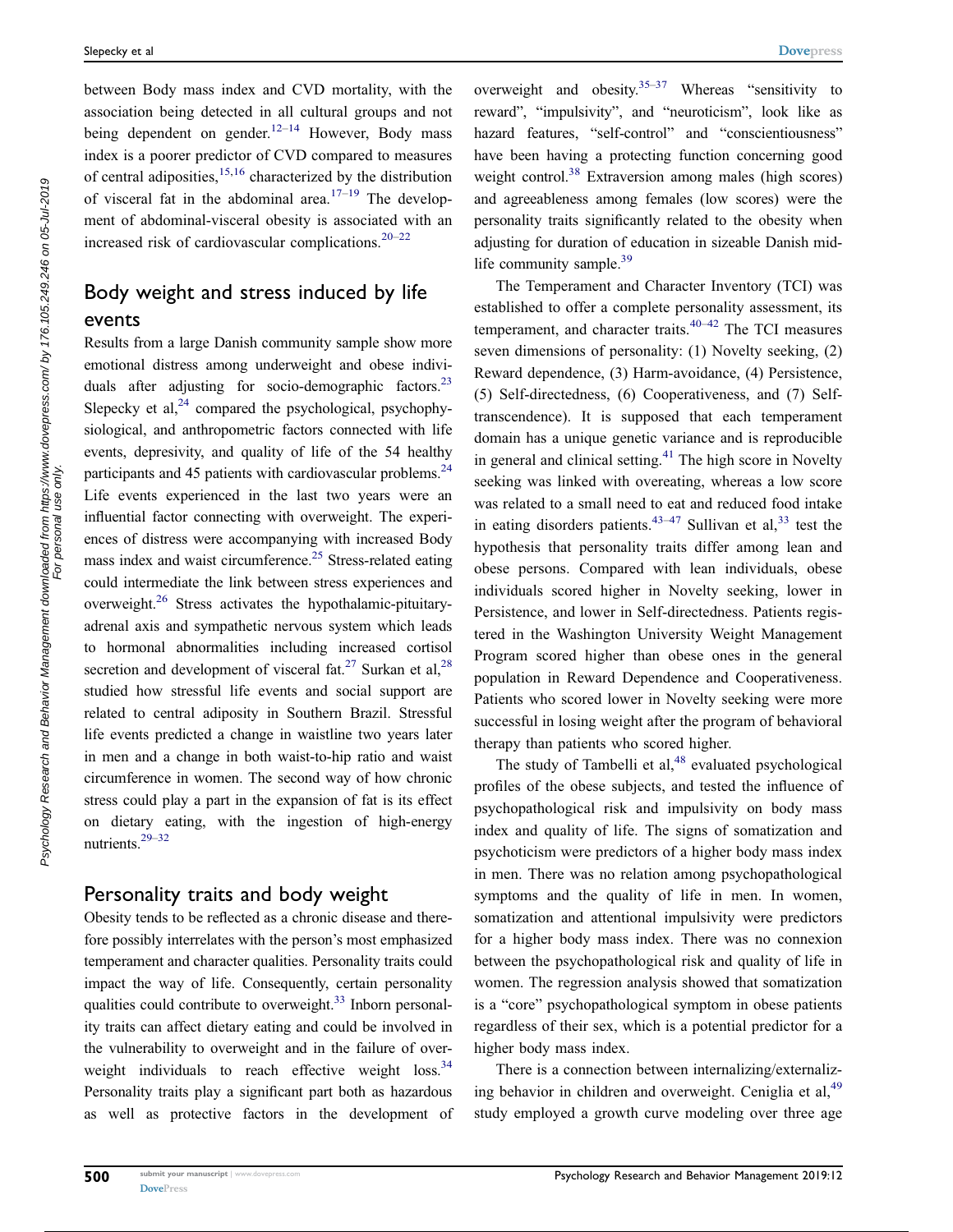points (2, 5, and 8 years) in community sample to: (1) show body mass index trajectories in two subgroups of children (normal weight and overweight) aged from two to eight years; (2) show the developmental trajectories of children's depressive and aggressive symptoms. Whereas overweight girls' body mass index was constantly high, boys' enlarged at the age of five and eight. The rates for aggressivity at two years of age were the same in both groups, but a substantial difference arose from two years to five years in both samples, in different directions. Depressive symptoms had dissimilar initial points in two groups; the children with normal weight had lower scores than overweight. Overweight girls displayed lower depressive rates than overweight boys at two years age, but they exceeded boys before the age of five, and presented more maladaptive indicators at the age of eight.

### Quality of life and body weight

<span id="page-2-1"></span><span id="page-2-0"></span>Body mass index contributes to the prediction of decreased quality of life. This relation has been confirmed repetitively for low physical movement.<sup> $49-55$  $49-55$  $49-55$ </sup> This association can be bidirectional. In a large study in young Swiss men decreased quality of life is associated with deviations from normal weight in both directions.<sup>[56](#page-10-25)</sup> Both overweight and obese men claimed they dropped the physical quality of life in comparison to normal weight persons, while underweight recruits suffered from the compromised mental quality of life. Unexpectedly, obese men stated they enhanced subjective quality of life.

### Study aims and hypotheses

This presentation aims to look at the connection between chosen psychological and anthropometric parameters. In this article, we can see the first part results of the large project, the protocol of which we presented in our previous report. "Psychological, psychophysiological, and anthropo-metric correlates of CVDs".<sup>[24](#page-10-4)</sup> In previous pilot study, we compared the psychological, psychophysiological, and anthropometric factors connected with life events, depresivity, and quality of life of the healthy participants and patients with cardiovascular problems.<sup>[25](#page-10-5)</sup> In healthy controls, a higher amount of life events significantly negatively correlated with High-frequency total power, a possible marker of parasympathetic tone, and the level of depression correlates with overweight. In patients with cardiovascular problems, a score of life events is not linked with the cardiovascular of anthropometric factors. In the present study, we focused on personality factors measured by Temperament and Character Inventory-Revised (TCI-R) influencing anthropometric factors (Waist/height ratio and Percentage of the visceral fat) in healthy adults. The primary hypotheses of the present study, built from the information as mentioned above, were as follows: The anthropological parameters (Waist/height ratio and Percentage of the visceral fat) are influenced by:

- 1. Stress-induced life events in the last two years
- 2. Novelty-seeking
- 3. Harm-avoidance
- 4. Reward-dependence
- 5. Persistence
- 6. Self-directedness
- 7. Cooperativeness
- 8. Negative affectivity
- 9. Quality of life

### Method

Cross-sectional study will collect the data for the evaluation of the relationship between psychological factors and anthropometric parameters.

### Participants and study setting

The study target was the recruitment of about two hundreds of healthy persons with no medication influencing the autonomic nervous system or body weight in the age in the range 18–65 years with the same number of participants in every decade.

### Study settings

The probands were assessed in standard settings from 8.00 a.m. to 1 p.m. in the cardiology outpatient clinic. The measurements included an administration of questionnaires, the physical examination, the measurement of the blood pressure, and anthropological analyses. During the first 15 mins, participants were informed about the procedure and sign up the informed consent. This interval was also used for the participant´s adaptation for the setting and calm down. Subsequently, the cardiological, psychological, psychophysiological, and anthropometric measure-ments were delivered.<sup>[24](#page-10-4)</sup>

#### **Measurements**

The following questionnaires have been used in the crosssectional study:

(a) Social Readjustment Rating Scale (SRRS) – the life events questionnaire has 43 items, most of which are taken from Holmes and Rahe's Schedule of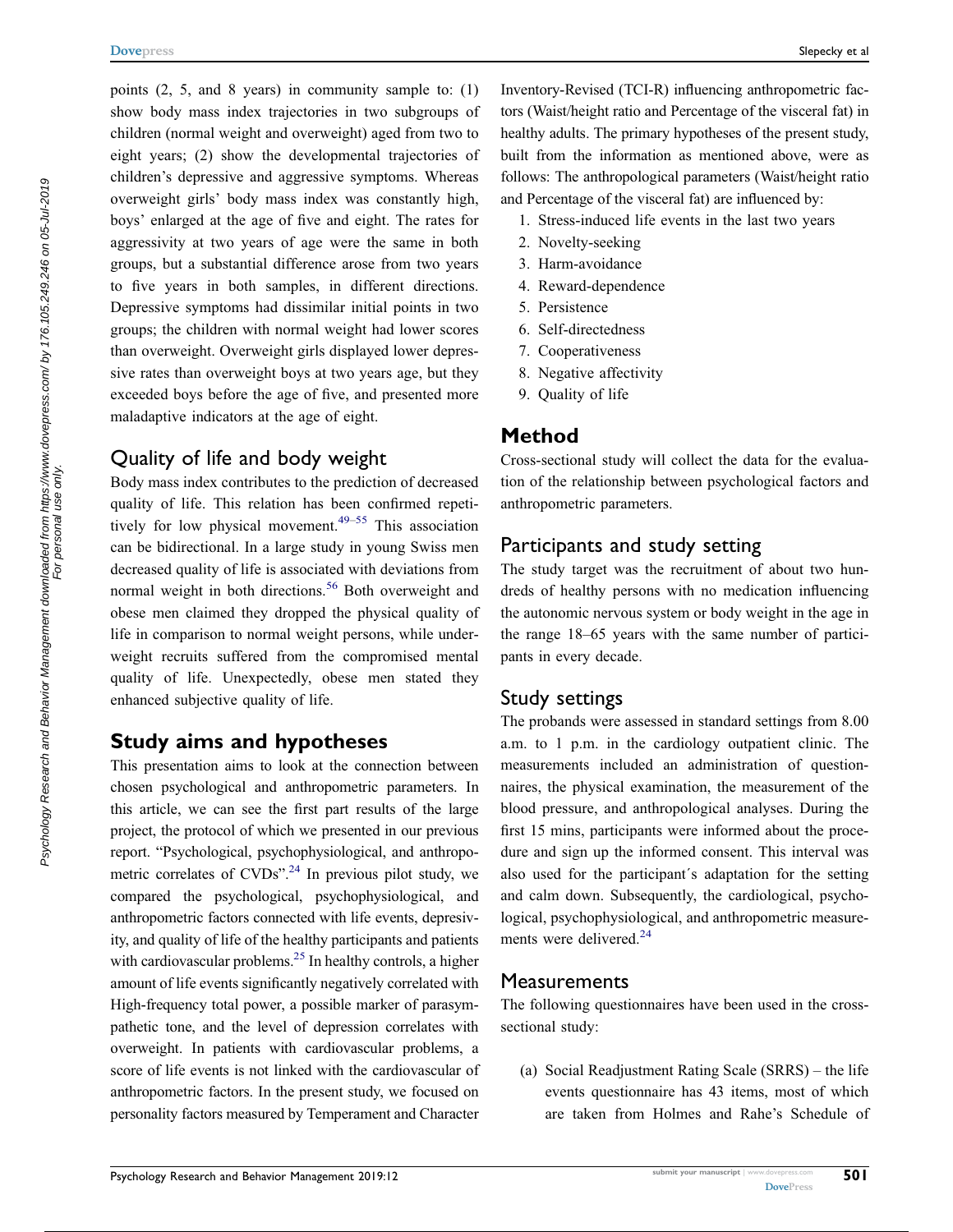<span id="page-3-0"></span>Recent Events.[57](#page-11-0) At a 2-year assessment, the occurrence of stress-induced adverse life events was evaluated.

- <span id="page-3-2"></span><span id="page-3-1"></span>(b) Temperament and Character Inventory-Revised (TCI-R) – The revised version of the Inventory of Temperament and Character consists of 240 items.<sup>58</sup> The questionnaire evaluates four temperamental and three character personality traits. Features of temperament include Novelty Seeking (NS), Harm Avoidance (HA), Reward Dependence (RD), and Persistence (PS). Characteristic features include Self-directedness (SD), Cooperativeness (CO), and Self-transcendence  $(ST)$ .<sup>59</sup> The questionnaire is composed of a series of true/false questions about the test taker's likes and dislikes, emotional reactions, interests, attitudes, goals, and values, which is then scored to assess the different dimensions of personality (Example of the item of eg Cooperativeness: "People involved with me have to learn how to do things my way"). Each of the seven aspects is uniquely heritable and associated with specific neurotransmitter genes and regional brain activity.[60](#page-11-3) Czech percentile standards were created by Preiss and Klose.<sup>61</sup> Psychometric properties of the Slovak version were evaluated by Heretik and Hajduk.<sup>62</sup> Temperaments are traits of emotional reactions and are constant through time, while characters are traits of psychological self-governance and are developed and matured during life.
- <span id="page-3-5"></span><span id="page-3-4"></span><span id="page-3-3"></span>(c)  $Type-D$  Scale (DS-14).<sup>[63](#page-11-6)</sup> D-type personality is defined as an increased tendency to experience negative emotions (negative affectivity) in connection to non-express feelings (social inhibition). Type-D scale consists of the NA (Negative affectivity) and SI (Social inhibition) subscales. Each subscale contains seven items. Negative affectivity is connected with the tendency to experience negative emotions like anxiety, anger, hostility, irritability, and dysphoria (example of the item: "I often feel unhappy"). Social inhibition refers to the difficulties in emotion expression and discomfort in social situations.<sup>[64](#page-11-7)</sup> (example of the item: "I often feel inhibited in social interactions"). If a person rates  $\geq 10$  on both domains, the person is classified as having a Type-D-personality. A score <10 designates the nonappearance of Type-D-personality.<sup>63</sup> Type D is considered to be relatively stable personal characteristic.[65](#page-11-8) Slovakian adaptation of

<span id="page-3-9"></span>inventory was prepared by Durka and Ruch with excellent psychometric properties.<sup>[66](#page-11-9)</sup>

- <span id="page-3-10"></span>(d) EuroQol Group 5-Dimension Self-Report Questionnaire  $(EQ-5D)$  – is used for the assessment of the quality of life. The questionnaire contains five broad domains: mobility, self-care, usual activities, pain/discomfort, and anxiety/depression.  $67,68$  $67,68$ (Example of the item: USUAL ACTIVITIES (eg, work, study, housework, family or leisure activities): I have no problems doing my usual activities  $\square$ ; I have slight problems doing my usual activities  $\square$ ; I have moderate problems doing my usual activities  $\square$ ; I have severe problems doing my usual activities  $\square$ ; I am unable to do my usual activities  $\square$ ). The additional measure is the EQ-5D visual analog scale (VAS). EQ-5D is extensively used in various countries in different clinical areas with good validity and reliability[.68](#page-11-11)–[71](#page-11-12)
- <span id="page-3-11"></span>(e) Demographic questionnaire (DD) checked the necessary information such as proband age, marital and partnership status, employment status, education, pension status, subjective overall psychological well-being, and average physical activity during a week.

Basic anthropometric parameters were measured: weight, height, waist circumference, Waist/Height ratio, blood pressure, heart rate at rest. The probands were measured on the standard conditions in the outpatient cardiology clinic from 8 a.m. to 1 p.m. in fasting state. During the first 15 mins, participants were informed about the procedure and sign up the informed consent. This interval was also used for the participant´s adaptation for the setting and calm down. Subsequently, the cardiological, psychological, psychophysiological, and anthropometric measurements were delivered. The measurements included an administration of questionnaires by clinical psychologists (co-authors of the article: AK, MK, MZ, MC); the physical examination, and anthropological measurements done by physician with specialization on internal medicine (coauthor: IM). A trained research nurse was responsible for weight, height, blood pressure, and heart rate at the rest measurements from all subjects. All subjects were weighed in light clothing; jackets, coats, and shoes were removed. The weighing measures were calibrated monthly. WHR (Waist-to-height ratio) is defined as the waist perimeter divided by height, both measured in the same units. Body composition measurements were taken using

<span id="page-3-8"></span><span id="page-3-7"></span><span id="page-3-6"></span>submit your manuscript | www.dovepress.com **[DovePress](http://www.dovepress.com)**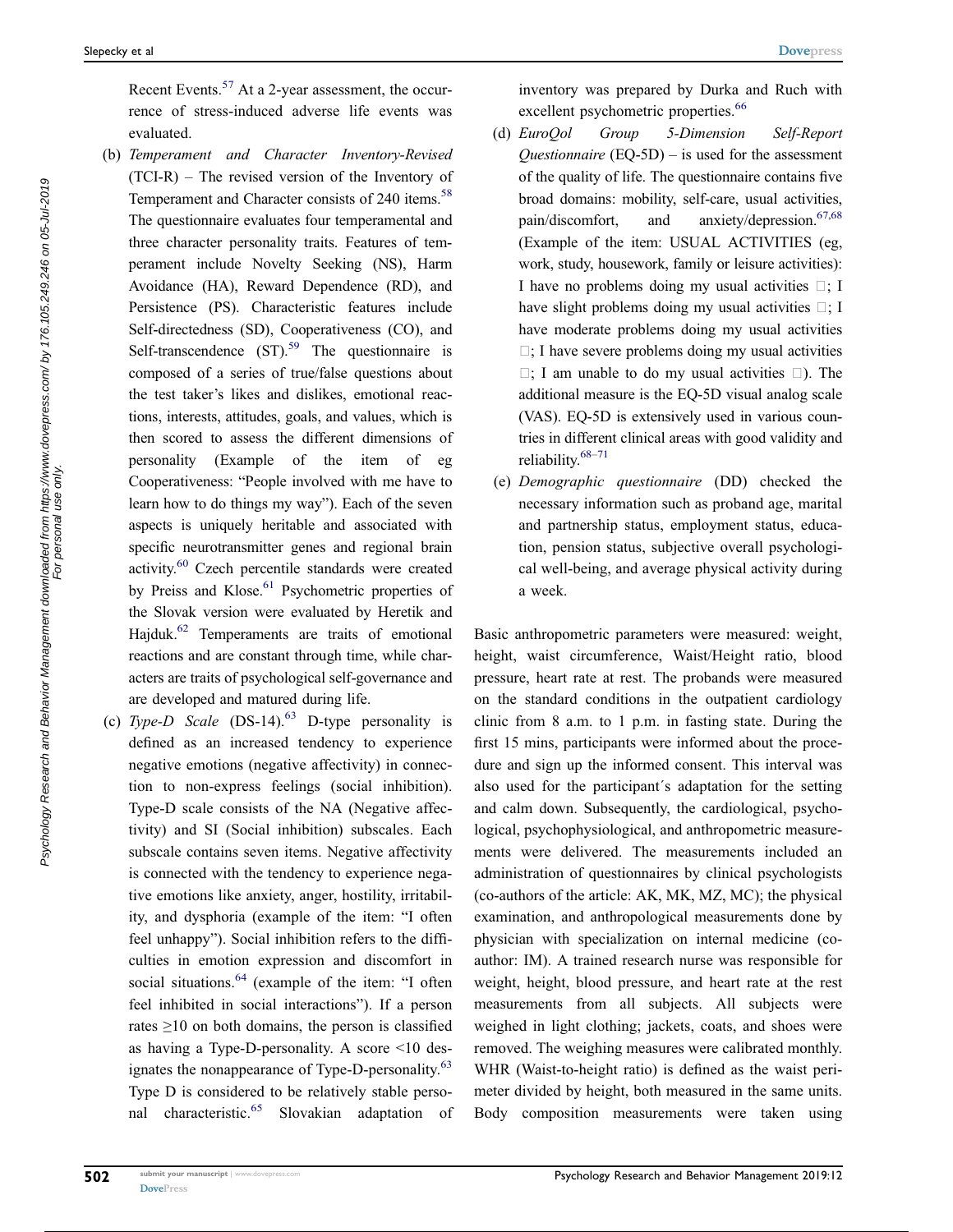#### **Statistics**

Statistics were calculated by using statistical software SPSS 24.0 for Windows. Demographic, anthropomorphic, and psychological data were analyzed using column statistics. The Shapiro–Wilk W test determined the normal distribution of the demographic and clinical variables. Partial correlations analyzed relationships between outcome factors and other factor correlations. Differences between scores or measures were computed by unpaired t-tests or Mann–Whitney tests in dichotomous subgroups of data. To evaluate the correlation coefficient, the Cohen model of the correlation force developed for psychological testing (1988) was used, with a very weak correlation (0.00–0.09), weak correlation (0.09–0.29), a moderate relationship (0.30–0.49), and a strong relationship (0.50– 1.00). For reduction of the multicollinearity, the regression analyses were made. Differences were reflected as significant when p-values were less than 0.05.

### Ethical issues

<span id="page-4-0"></span>The investigation was performed in agreement with the latest version of the Helsinki Declaration and the Guideline for Good Clinical Practice.<sup>[72](#page-11-13)</sup> The local ethical committee of the Faculty of Social Science and Health Care, Constantine the Philosopher University in Nitra approved the study (date: 2.12.2016, no: 2016/12). Written informed consent was picked up from participants after the procedures were fully explained.

### **Results**

### Sample description

This investigation was a cross-sectional study of the Slovak general adult population. Two hundred twenty-seven probands take part in the study. The average age was 39.6±12.9 years. There were more women (n=137; 60.4%) than men (n=90; 39.6%) and higher amount of secondary educated persons (54.6%). Most of the contributors lived with a spouse  $(60.4\%)$  and were in employment  $(80.1\%)$  or students (13.7%). The 41.8% of contributors had an overweight or obesity (n=95). There were 14.9% contributors, who were underweight (n=34), and 43.3% contributors had

a normal weight (n=98). The contributor's characteristics are summarised in [Table 1](#page-5-0).

All primary outcome measures (Waist/Height ratio and Percentage of the visceral fat correlate in both sexes significantly positively with the age (in women: Waist/height ratio r=0.41  $p$ <0.001; Percentage of the visceral fat r=0.38,  $p$ <0.001; in men: Waist/height ratio r=0.43  $p$ <0.001; Percentage of the visceral fat  $r=0.37$ ,  $p<0.001$ ).

## Psychological factors and anthropometric measurements

The main concern of the study was to evaluate the relationship between psychological characteristics and anthropometric features. The first step was correlation analysis, the second one regression analysis. All analyses were weighted by age.

#### Correlation analysis

To detect relationships between stress-induced adverse life events, personality traits, dissociation, quality of life and anthropometric measures, partial correlation controlling for age was calculated. The age control is needed because both anthropometric features getting worse with the age. The subjects were divided according to the sex because of different anthropometric characteristics ([Table 1\)](#page-5-0).

#### Social Readjustment Rating Scale (SRRS)

Both in women and in men, the life events in the last two years measured by SRRS do not correlate statistically significantly with used anthropometric measures ([Table 2\)](#page-5-1).

#### Temperament and Character Inventory-Revised (TCI-R)

When looking on temperament and character traits in women Novelty-seeking weakly negative correlates with Percentage of the visceral fat. It means that women with higher Novelty-seeking have less percentage of fat in the abdominal part of the body ([Table 2\)](#page-5-1). The other temperamental trait Harm-avoidance weakly positively correlates with Waist/height ratio and Percentage of the visceral fat. It means that women with higher tendency to avoidance are more overweight and vice versa. No other personality trait measured by TCI-R (Reward-dependence, Persistence, Selfdirectedness, Cooperativeness, and Self-transcendence) did correlate with any of anthropometric measurements.

Novelty-seeking, Harm-avoidance, Persistence, Selfdirectedness, Cooperativeness, and Self-transcendence did not correlate with any of anthropometric measurements [\(Table 2\)](#page-5-1).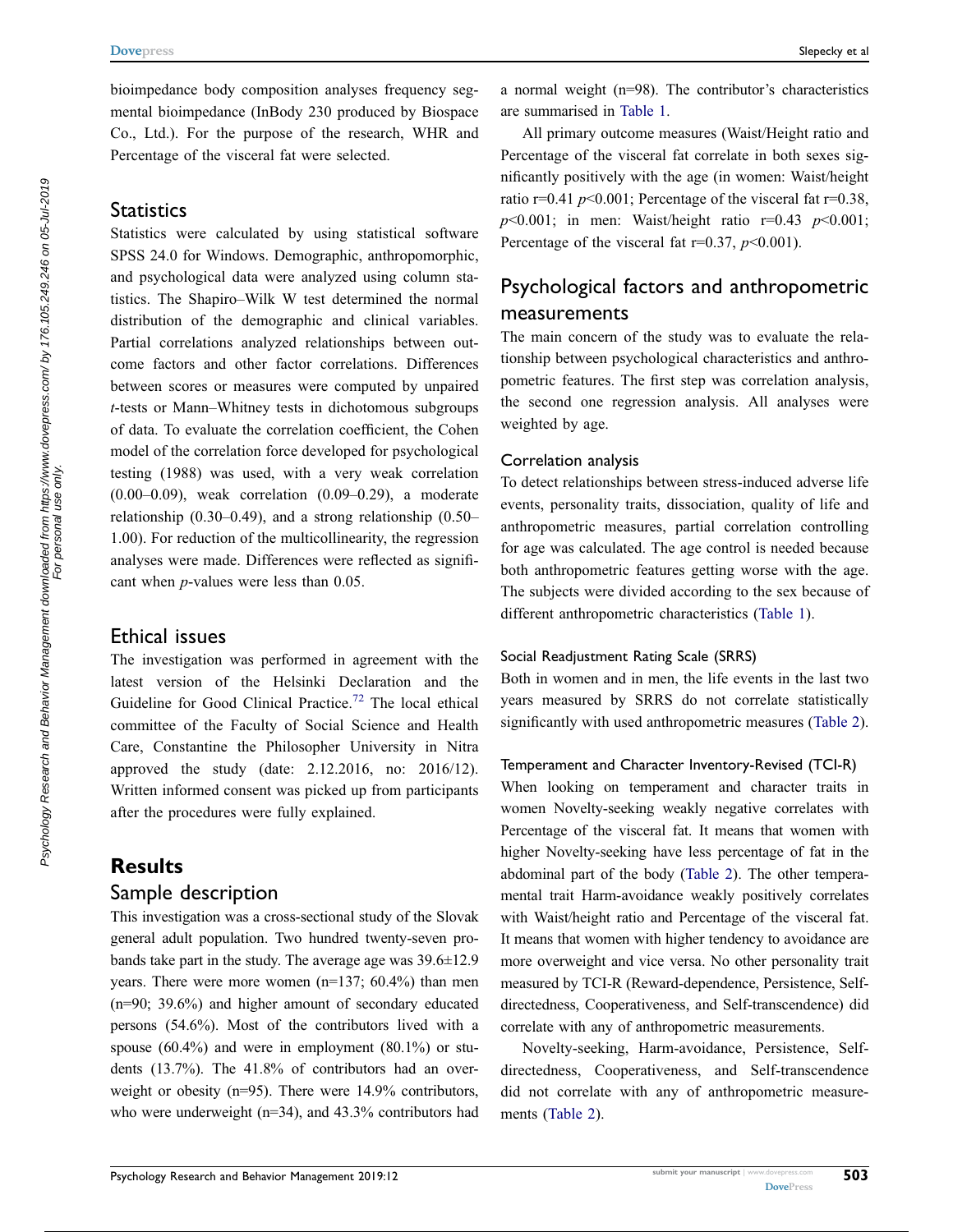#### <span id="page-5-0"></span>Table I Participants' characteristics

| <b>Variables</b>                                    | Whole sample (n=227) | Women $(n=137)$    | Men (n=90)         | Difference between sexes: p-value |  |  |
|-----------------------------------------------------|----------------------|--------------------|--------------------|-----------------------------------|--|--|
| Age (years)                                         | $39.57 \pm 12.9$     | 39.47±11.98        | $39.72 \pm 14.23$  | ns                                |  |  |
| Height (cm)                                         | $172.54 \pm 8.92$    | $167.35 \pm 5.84$  | $180.52 \pm 6.66$  | b < 0.001                         |  |  |
| Waist/height ratio                                  | $0.48 + 0.08$        | $0.46 \pm 0.08$    | $0.52 \pm 0.06$    | b < 0.001                         |  |  |
| Percentage of visceral fat (%)                      | $26.75 \pm 9.28$     | $29.31 \pm 9.12$   | $22.80 \pm 8.12$   | p<0.001                           |  |  |
| <b>SRRS</b>                                         | I22.29±89.85         | 134.49±99.21       | 103.39±69.45       | b < 0.01                          |  |  |
| Temperament and Character Inventory-Revised         |                      |                    |                    |                                   |  |  |
| Novelty-seeking                                     | 99.58±12.21          | 99.99±12.29        | 98.94±12.13        | ns                                |  |  |
| Harm-avoidance                                      | 88.42±19.21          | $91.61 \pm 19.90$  | $83.51 \pm 17.07$  | P < 0.001                         |  |  |
| Reward-dependence                                   | 96.88±12.07          | $100.02 \pm 11.66$ | $92.05 \pm 11.12$  | $b$ < 0.00                        |  |  |
| Persistence                                         | $120.14 \pm 19.36$   | $118.15 \pm 18.00$ | I23.20±21.04       | ns                                |  |  |
| Self-Directedness                                   | $139.76 \pm 15.38$   | 139.58±14.64       | $140.04 \pm 16.29$ | ns                                |  |  |
| Cooperativeness                                     | $129.52 \pm 15.32$   | $133.34 \pm 14.13$ | $123.65 \pm 15.29$ | p<0.001                           |  |  |
| Self-Transcendence                                  | 72.45±15.23          | 74.44±15.56        | $69.39 \pm 14.25$  | p<0.05                            |  |  |
| Type-D Scale                                        |                      |                    |                    |                                   |  |  |
| Negative affectivity                                | $8.92 \pm 5.78$      | $9.12 \pm 5.80$    | $8.59 \pm 5.76$    | ns                                |  |  |
| Social inhibition                                   | $9.60 \pm 5.10$      | $9.42 \pm 5.03$    | $9.87 + 5.21$      | ns                                |  |  |
| EuroQol Group 5-Dimension Self-Report Questionnaire |                      |                    |                    |                                   |  |  |
| Total score                                         | $5.56 \pm 0.96$      | $5.63 \pm 1.01$    | $5.45 \pm 0.89$    | ns                                |  |  |
| Visual analog scale                                 | $84.81 \pm 12.39$    | 84.15±14.00        | 85.84±9.37         | ns                                |  |  |
| Subjective psychological well-being                 | 81.05±15.08          | 79.37±14.62        | 83.65±15.50        | p<0.05                            |  |  |
| Physical activity (hours per week)                  | $6.81 \pm 9.61$      | $5.88 + 8.96$      | $8.27 \pm 10.44$   | ns                                |  |  |

Abbreviations: SRRS, the Social Readjustment Rating Scale; ns, not significant.

| <b>Measurement</b>               | Women              |                      | Men                |                      |  |  |
|----------------------------------|--------------------|----------------------|--------------------|----------------------|--|--|
|                                  | Waist/height ratio | Percent visceral fat | Waist/height ratio | Percent visceral fat |  |  |
| <b>SRRS</b>                      | 0.11               | $-0.01$              | $-0.04$            | $-0.07$              |  |  |
| Novelty seeking                  | $-0.13$            | $-0.25**$            | 0.09               | 0.00                 |  |  |
| Harm avoidance                   | $0.21*$            | $0.24**$             | $-0.14$            | 0.06                 |  |  |
| Reward dependence                | $-0.01$            | $-0.01$              | 0.22               | 0.18                 |  |  |
| Persistance                      | 0.01               | $-0.05$              | 0.10               | 0.04                 |  |  |
| Self-directedness                | $-0.18$            | $-0.14$              | $-0.12$            | $-0.03$              |  |  |
| Cooperativeness                  | 0.0.05             | 0.03                 | $-0.07$            | 0.01                 |  |  |
| Self-transcendence               | $-0.17$            | $-0.15$              | $-0.05$            | $-0.22$              |  |  |
| <b>DS14 Negative affectivity</b> | $0.35***$          | $0.32***$            | $-0.05$            | 0.21                 |  |  |
| <b>DS14 Social inhibition</b>    | 0.13               | $0.18*$              | $-0.12$            | 0.12                 |  |  |
| EQ5D total score                 | $0,22*$            | 0.15                 | $-0.11$            | $-0.16$              |  |  |
| EQ5D visual analog scale         | $-0.37***$         | $-0.18*$             | 0.02               | $-0.04$              |  |  |
| Physical activity                | $-0.07$            | $-0.11$              | 0.17               | 0.06                 |  |  |
| Subjective overall well-being    | $-0.20*$           | $-0.12$              | $-0.11$            | $-0.12$              |  |  |

<span id="page-5-1"></span>Table 2 Partial correlations – anthropometric and psychological factors

Notes: p-values: \* P<0.050. \*\* P<0.010. \*\*\* P<0.001

Abbreviations: SRRS, Social Readjustment Rating Scale; EQ5D TOTAL, EuroQol Group 5-Dimension Self-Report Questionnaire-total score; EQ5D SCALE, EuroQol Group 5-Dimension Self-Report Questionnaire – visual analog scale.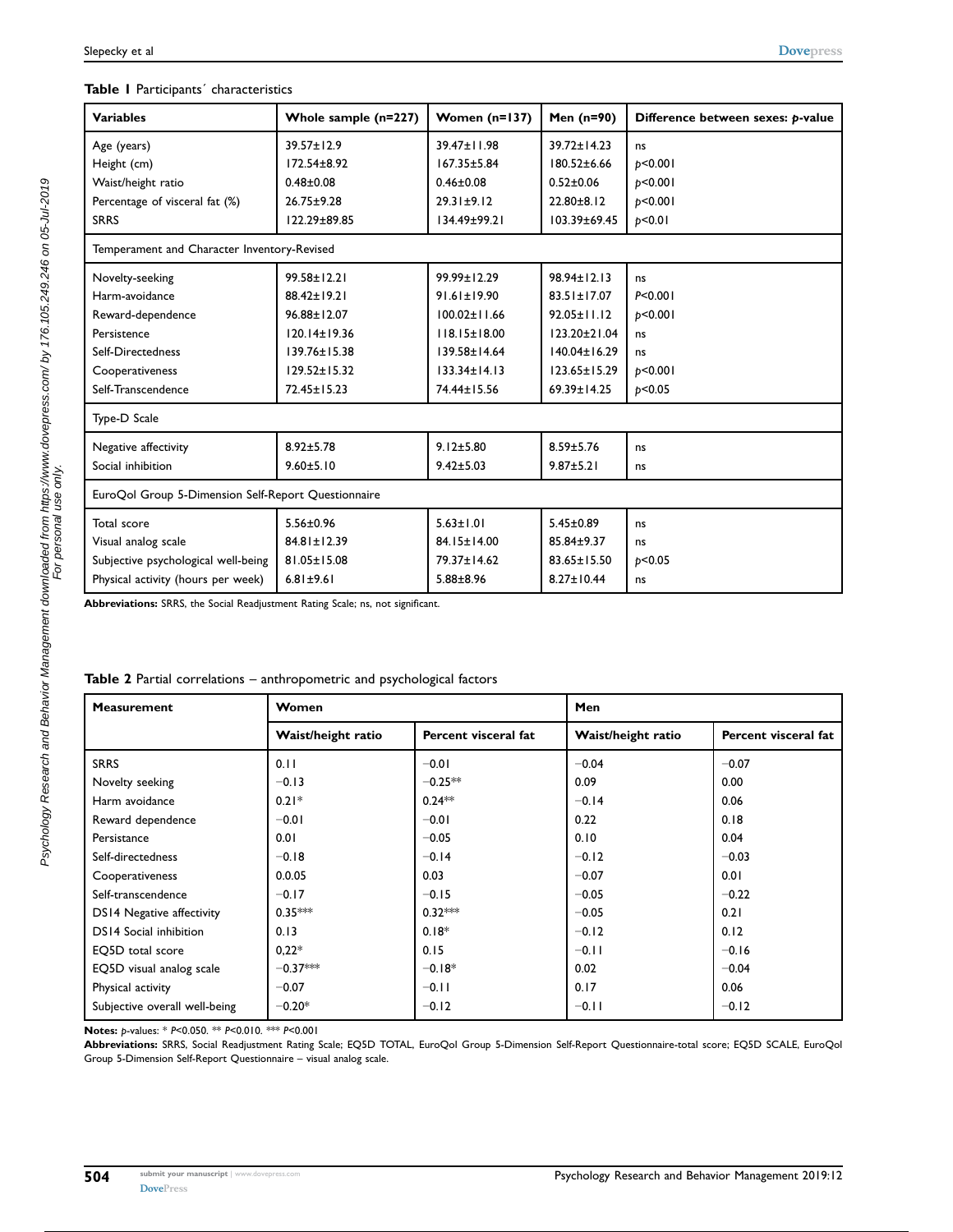#### Type-D Scale (DS-14)

Both components of D-type personality correlate with anthropometric measures in women. Negative affectivity (NA) moderately positively correlates with Waist/height ratio and Percentage of the visceral fat. It means that women with higher tendency to experience negative emotions, like dysphoria, anger, anxiety, or irritability have higher tendency to be overweight and vice versa. Similarly, the factor of D-type personality Social inhibition (SI) weakly positively correlates with Percentage of the visceral fat in women. It means that women with problems with higher expression of emotion, who experienced discomfort in social situations, are slightly more probably overweight.

It looks that there is no relation between negative affectivity and social inhibition and overweigh in men. Component of Dtype personality Negative affectivity does not correlate with any of the anthropometric measures ([Table 2\)](#page-5-1). Similarly, component of D-type personality Social inhibition does not correlate with any of anthropometric measures.

#### EuroQol Group 5-Dimension Self-Report Questionnaire (EQ-5D)

Total score of EQ5D weakly positively correlated with Waist/height ratio in women. EQ5D3L SCALE moderately negatively correlates with Waist/height ratio, and weakly negatively with Percentage of the visceral fat in women [\(Table 2\)](#page-5-1).

In men, total score EQ5D TOTAL did not correlate with any of anthropometric measures and also EQ5D SCALE did not correlate with any of anthropometric measures [\(Table 2](#page-5-1)).

#### Physical activity

In women, the subjective declared hours of weekly physical activity do not correlate with any of the anthropometric measures ([Table 2](#page-5-1)).

In men, the subjective declared hours of weekly physical activity do not correlate with any of the anthropometric measures [\(Table 2\)](#page-5-1).

#### Subjective overall well-being

In *women*, the overall subjective well-being statistically significantly weakly negatively correlates with Waist/ height ratio ([Table 2](#page-5-1)).

In men, overall subjective well-being does not correlate with any of the anthropometric measures ([Table 2](#page-5-1)).

#### Regression analysis

#### Regression analysis – waist/height ratio

To detect the most significant variables connected with Waist/height ratio, a multiple regression analysis (backward stepwise regression) weighted by age was calculated. As a dependent variable, the Waist/height ratio was used. Independent variables were SRRS, Novelty-seeking, Harmavoidance, Reward-dependence, Persistence, Self-directedness, Cooperativeness, Self-transcendence, DS-14 NA, DS-14 SI, EQ5D TOTAL, EQ5D SCALE, declared physical activity, and subjective overall psychical well-being. In women, during ten steps of the backward stepwise regression, two factors sustained with statistical significance – Harm-avoidance and EQ5D SCALE – both of them explain 19.8 5% of Waist/height ratio ([Table 3](#page-6-0)).

In men, during eleven steps two factors remained significant – there are Reward-dependence, Cooperativeness, explaining 8.0% of Waist/height ratio ([Table 4](#page-7-0)).

#### Regression analysis – percentage of the visceral fat

Backward stepwise regression was performed to identify the most important factors linked to the Percentage of the visceral fat as the dependent variable. Independent variables were SRRS, Novelty-seeking, Harm-avoidance, Reward-dependence, Persistence, Self-directedness, Cooperativeness,

| Gender | Model           | <b>Regressors</b>                                                                                                           | в                       | <b>SE</b>            | β                       |                         | <b>p-Value</b>          |
|--------|-----------------|-----------------------------------------------------------------------------------------------------------------------------|-------------------------|----------------------|-------------------------|-------------------------|-------------------------|
| Women  | $\overline{10}$ | Harm-avoidance<br>Persistence<br>EQ-5D visual analogue scale<br>ANOVA: F=9.548 df=104; $p$ <0.001 Adjusted r squared =0.198 | 0.00<br>0.00<br>$-0.00$ | 0.00<br>0.00<br>0.00 | 0.36<br>0.21<br>$-0.35$ | 3.21<br>1.91<br>$-3.96$ | 0.002<br>0.059<br>0.001 |
|        |                 |                                                                                                                             |                         |                      |                         |                         |                         |
| Men    |                 | Reward dependence<br>Cooperativeness                                                                                        | 0.00<br>$-0.00$         | 0.00<br>0.00         | 0.40<br>$-0.32$         | 2.69<br>$-2.18$         | 0.009<br>0.033          |
|        |                 | ANOVA: F=3.863 df=66; $p<0.01$ Adjusted r squared =0.08                                                                     |                         |                      |                         |                         |                         |

<span id="page-6-0"></span>Table 3 Multiple regression analysis of the Waist/height ratio as the dependent variable

Abbreviation: SE, standard error.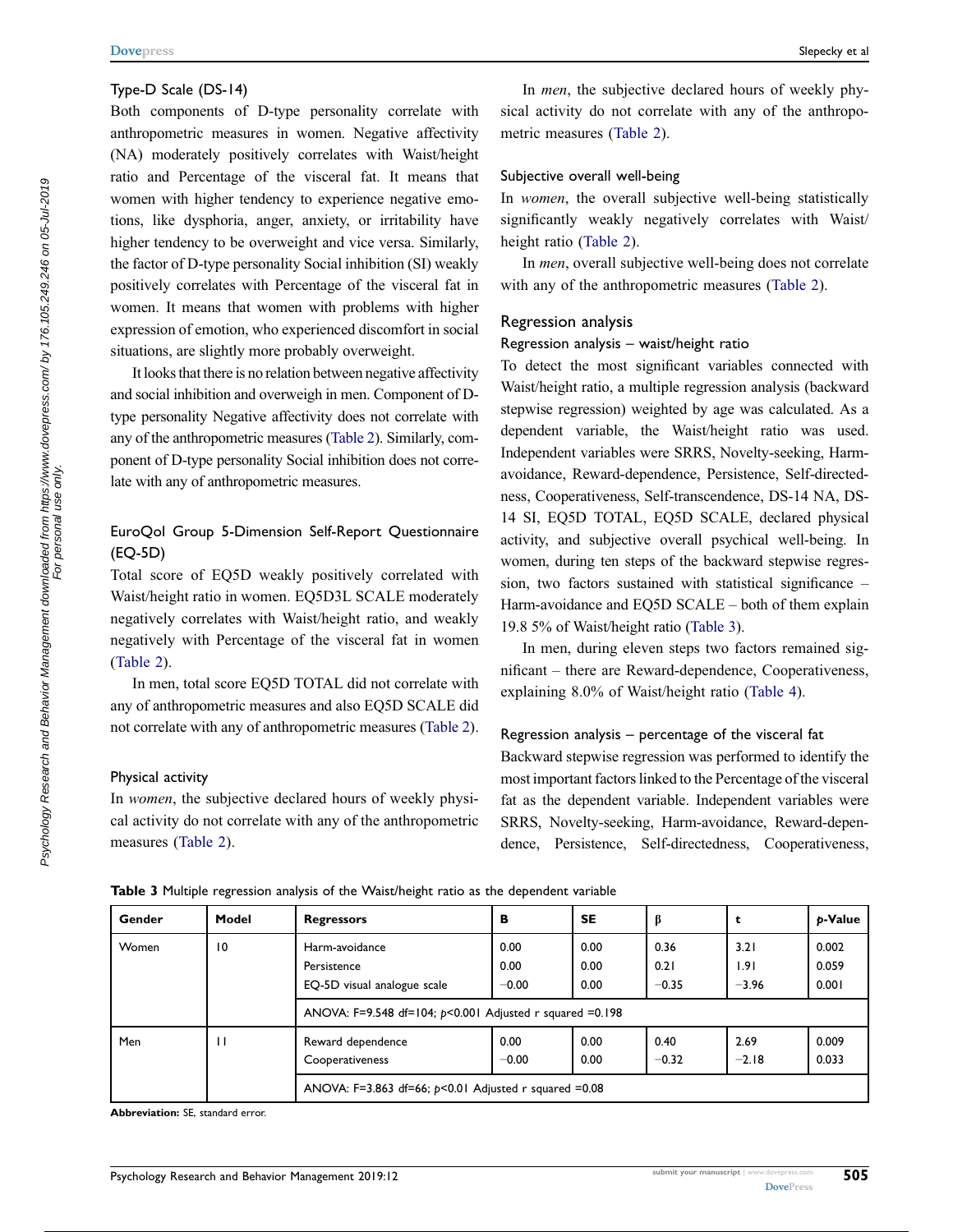| <b>Sex</b> | Model | <b>Regressors</b>                                           | в       | <b>SE</b> | β       |          | <b>p-Value</b> |
|------------|-------|-------------------------------------------------------------|---------|-----------|---------|----------|----------------|
| Women      | 9     | <b>SRRS</b>                                                 | $-0.02$ | 0.01      | $-0.20$ | $-20.19$ | 0.031          |
|            |       | Novelty seeking                                             | $-0.20$ | 0.08      | $-0.23$ | $-20.60$ | 0.011          |
|            |       | <b>DS14 Negative affectivity</b>                            | 0.37    | 0.15      | 0.23    | 20.45    | 0.016          |
|            |       | EQ-5D visual analogue scale                                 | $-0.23$ | 0.08      | $-0.28$ | $-30.05$ | 0.003          |
|            |       | ANOVA: F=7.685 df=103; $p$ <0.001 Adjusted r squared =0.206 |         |           |         |          |                |
| Men        | ш     | Self-transcendence                                          | $-0.14$ | 0.07      | $-0.23$ | $-10.97$ | 0.054          |
|            |       | EQ-5D visual analogue scale                                 | $-0.21$ | 0.10      | $-0.24$ | $-10.98$ | 0.052          |
|            |       | ANOVA: F=3.973 df=65; $p$ <0.05 Adjusted r squared =0.084   |         |           |         |          |                |

<span id="page-7-0"></span>Table 4 Multiple regression analysis of the Percentage of the visceral fat as the dependent variable

Abbreviations: SE, standard error; SRRS, Social Readjustment Rating Scale.

Self-transcendence, DS-14 NA, DS-14 SI, EQ5D TOTAL, EQ5D SCALE, declared physical activity, and subjective overall psychical well-being. The most influential factors connected with the Percentage of the visceral fat are SRRS, Novelty-seeking, DS-14 NA, and EQ5D scale in women (explaining 21% of Percentage of the visceral fat).

### **Discussion**

The primary objective was to establish a connection between psychosocial characteristics and body anthropometric parameters of body proportions known as a risk factor for CVDs. Built on the background facts described in the part of Introduction, several hypotheses were designated.

In the ten hypotheses, there was expected that there is a relationship between body anthropological parameters and:

### Stressful life events in the last two years

According to the correlation analysis, there are no correlations between life events in the previous two years and any of used body anthropometric measures both in women and in men. Nevertheless, in backward regression analysis, which take into account interrelation between all entering psychological factors, the score of life events has a statistically significant link to Percentage of the Percentage of visceral fat in women, but not in men. This confirms the relationship between life events and particular anthropometric measures. In our previous study, Slepecky et al,  $24$  showed that life events in the last two years are connected with overweight, but the population was different (half of the probands had treated CVDs). It is difficult to say if the increased percentage of visceral fat is the consequence of the higher amount of the life events in last two years or the direction is opposite, because of the cross-sectional design of the study. Only a longitudinal study might answer this question.

### Novelty seeking

<span id="page-7-3"></span><span id="page-7-2"></span>Novelty seeking in correlation analysis weakly negatively correlates with Percentage of the visceral fat in women, but not in men. It means that lower Novelty-seeking scores connect with higher percentage of abdominal fat in women. Novelty seeking is the personality trait combined with exploratory activity in reaction to new stimulus, impulsivity, spontaneous decision-making, and extravagance.<sup>[73](#page-11-14)</sup> It has been recognized to be mostly inborn.<sup>[74](#page-11-15)</sup> Novelty seeking decreases with time[.75](#page-11-16) Several studies described that higher scores of Novelty seeking are connected with overeating in patients with eating disorders,  $43-48,76,77$  $43-48,76,77$  $43-48,76,77$  $43-48,76,77$  and obese individuals scored higher in Novelty seeking.<sup>34</sup> The results of our study suggest the opposite direction. We had no patients with the eating disorder or with BDI lower than 17.

### <span id="page-7-4"></span>Harm avoidance

In correlation analysis, Harm avoidance (HA) weakly positively correlates with Waist/height ratio and Percentage of the visceral fat in women but not in men. Harm avoidance is a personality trait characterized by pessimism; fear of uncertainty, excessive worrying; shyness; and being doubtful, fearful, and easily fatigued. In several investigations, a higher Harm avoidance correlated with overweight or obesity.<sup>[50,](#page-10-26)[78](#page-11-19)–[81](#page-11-20)</sup> In the regression analysis, there is a significant link between Harm avoidance and Waist/height ratio in women.

### <span id="page-7-1"></span>Reward dependence

In the correlation analysis, Reward dependence does not correlate with any of the body anthropometric measures in women or in men. The regression analysis confirms these results in women. In men, in regression analysis, there is a significant relation between Reward dependence and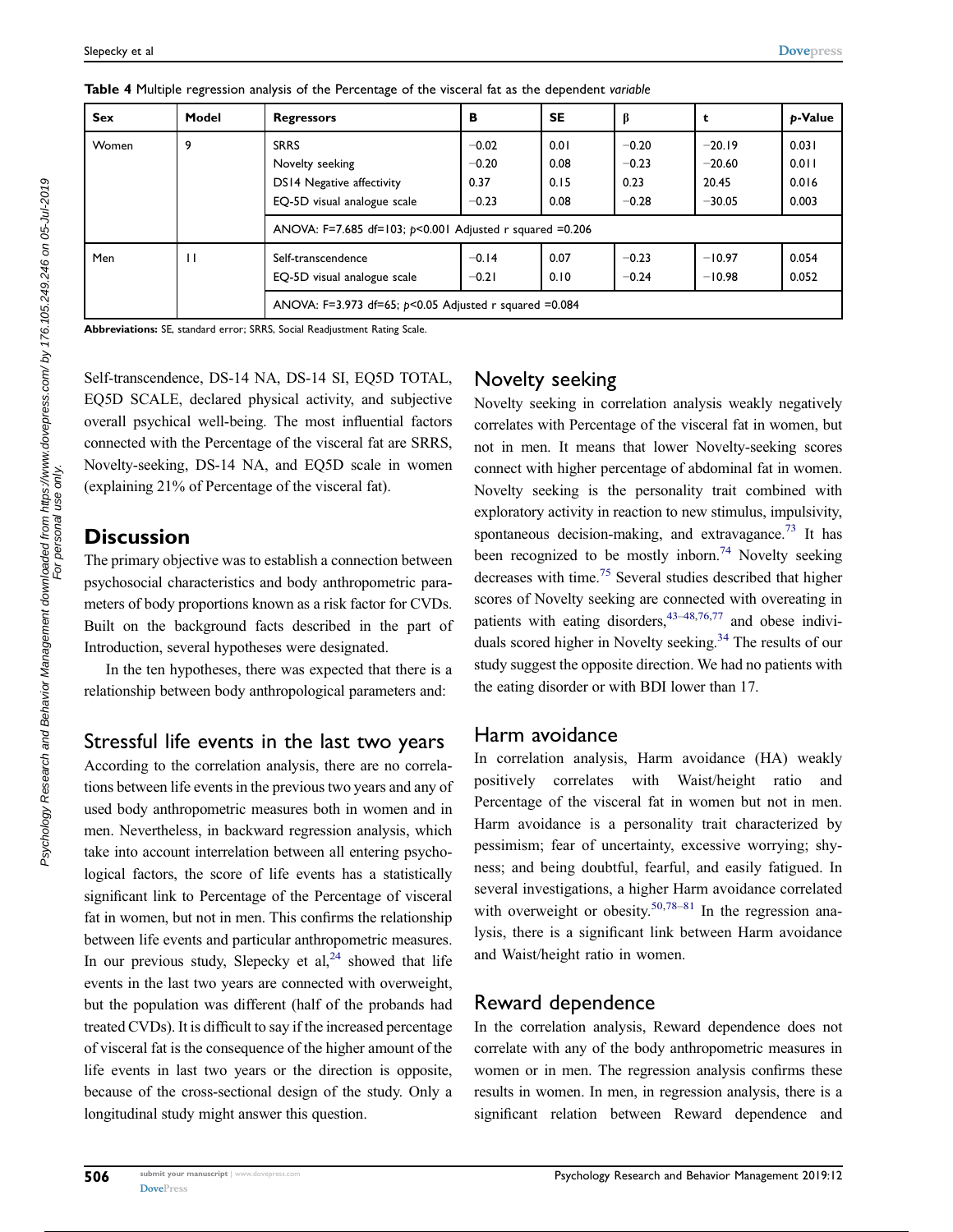<span id="page-8-1"></span>Waist/height ratio and Percentage of the visceral fat. It means that men with higher Reward dependence are more prone to be overweight. The "sensitivity to reward", was found as a risk factor in relative to control of weight.<sup>39[,82,](#page-11-21)[83](#page-11-22)</sup> Reward dependence is considered as an inclination to react remarkably to the signals of reward, predominantly to verbal keys of social agreement, social care, and sentiment.<sup>84</sup> Cloninger suggested that a single monoamine neurotransmitter system influences Reward dependence: the noradrenergic system and Reward dependence are correlated with low basal noradrenergic activity[.84](#page-11-23)–[86](#page-11-24) Persons in high scores of Reward dependence are ambitious, pleasant, sentimental, warm, and sociable; nevertheless, these individuals are marketable socially dependent.<sup>[87](#page-11-25)</sup> Reward dependence is viewed as a moderately heritable feature which is relatively constant during the life. Individuals low in reward dependence and high in norepinephrine levels are then hypothesized to be typically independent, non-conformist, practical, toughminded, cynical, unwilling to share their intimate feelings with others, socially detached, irresolute, insensitive to social cues and pressures, and content to be alone. They are also minimally motivated to please others and act for immediate gratification. The attrition in weight management programs is linked to the neural mechanisms associated with reward-seeking.<sup>88,[89](#page-11-27)</sup> A poor reward-related decision-making is asso-ciated with weight cycling.<sup>[90](#page-11-28)</sup>

### <span id="page-8-5"></span><span id="page-8-4"></span>Self-directedness

In both sexes, Self-directedness does not correlate with Waist/height ratio or Percentage of visceral fat in the correlation analysis. According to the multiple regression analysis, there is no significant relation between Self-directedness anthropometric measures in both sexes. There are several opposite results in the literature in specific groups of patients. Participants with food addiction presented less Self-directedness that participants without food addiction among patients with severe obesity awaiting bariatric surgery.<sup>91</sup> In Sarısoy et al,<sup>[79](#page-11-30)</sup> study low self-directedness may be an important personality characteristic in a process leading to morbid obesity. Personality traits of obese individuals included significantly lower self-directedness also in another study.<sup>[81](#page-11-20)</sup> In the survey of Garcia et al,  $92$  obese and overweight patients scored in Self-directedness even lower.

### <span id="page-8-6"></span><span id="page-8-0"></span>D-type personality

Components of D-type personality include negative affectivity (NA) and social inhibition (SI). Negative affectivity denotes the inclination to experience distress, unrelatedly

<span id="page-8-8"></span><span id="page-8-7"></span>on place or time. $93$  Social inhibition refers to the suppres-sion of negative emotions in social communications.<sup>[94](#page-12-0)</sup> In the present study, negative affectivity moderately positively correlates with both used anthropometric measures (Waist/height ratio, Percentage of visceral fat) in women, but not in men. It means that women with higher negative affectivity are more overweight or obese. In women, also the Social inhibition subscale is weakly positively related to Percentage of visceral fat. International studies have recently associated D-type personality with CVDs including hypertension, coronary artery disease, and heart failure.<sup>[95,](#page-12-1)[96](#page-12-2)</sup> The significant association between Negative affectivity and Percentage of the visceral fat was confirmed also in multiple regression analyses in women.

### <span id="page-8-9"></span>Quality of life

In women EQ5D TOTAL positively correlated with Waist/ height ratio. It means that women with overweight have a lower quality of life. There is also confirm in EQ5D VAS. For Waist/height ration and Percentage of visceral fat. The link between EQSD VAS and Waist/high ratio and Percentage of the visceral fat was confirmed also in regression analysis.

In men, there is no correlation between the quality of life and body anthropomorphic measurement. The same result was confirmed in regression analysis.

#### Limitations of the study

The current study has several shortcomings. The main limitation is the number of participants. The relatively small sample size, mostly in men, is a limitation for the used statistical approaches, mainly regression analysis.

Secondarily, participants completed the self-report questionnaires, which may be influenced by the present state of the person, willingness to collaborate, and the capability of self-reflection. The questionnaires were relatively extensive so that participants may have been drained. Also, few probands did not fill in the forms fully, so they had to be excluded from some examines.

Another limit of the investigation is the project method because a cross-sectional exploration could not explain the causatives of the correlations, which can be manifold. Identified connections may be difficult to interpret. One should be cautious while trying to indicate causal mechanisms based on the data collected at one point in time. To decrease this, limitation regression analysis was done to omitted collinear factors. Nevertheless, such statistical evaluation with a quite small quantity of patients has the limits.

<span id="page-8-3"></span><span id="page-8-2"></span>For personal use only.

507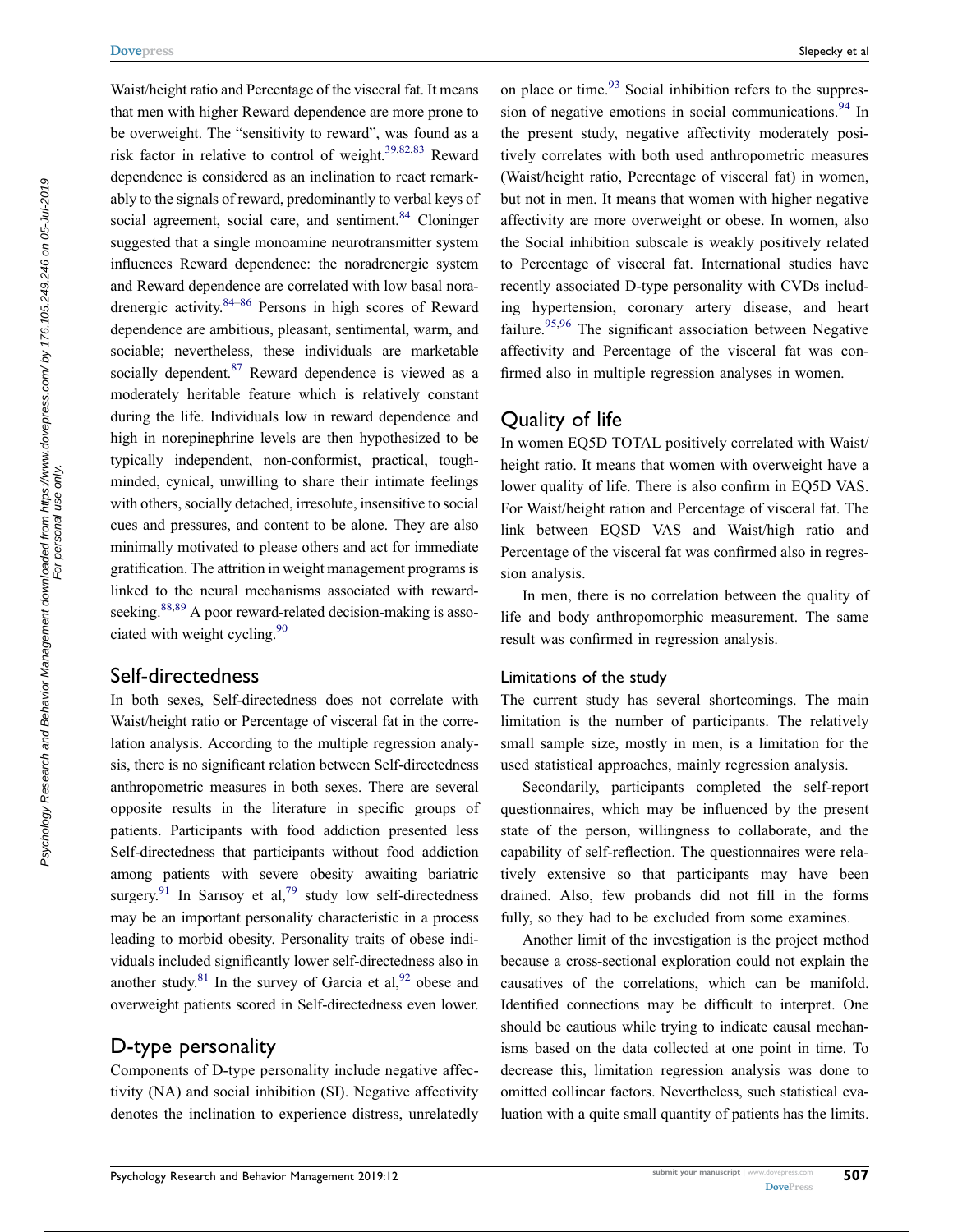However, the most outcomes are by the results of other researches in an associated area. Some results, however, are exclusive and comparison with the results of other studies was not possible.

Despite these limitations, the psychosocial factors prove to be important aspects connecting with body anthropometric factors connecting with body weight.

#### Implications for further research

Furthermore, the TCI and Type-D Scale were able to recognize specific personality traits that were related to a quick and continued reaction to cognitive behavioral ther-apy for bulimia and obesity.<sup>[77](#page-11-18)</sup> The future investigation should continue with the effort to find the pathways of the psychological factors impact on overweight and obesity, their prevention and therapy.

### Conclusion

Outcomes propose some promising tools by which personality factors may influence overweight and obesity. Monitoring these factors could be a significant contribution to preventive obesitology. The results have a substantial impact on thinking about the detection of psychological factors which are in a relationship with a higher risk of overweight and consequently on the CVDs and could help with the plan the psychoeducational and lifestyle changes for the individuals who experience a high probability to develop overweight and obesity. Studies on the outcome benefits of cognitive behavioral therapy, reasonable dietology, and exercise training, have been convincing.

The main findings of the present study were two: first, there is a relationship between body anthropometric parameters connecting with overweight and particular personality factors, like Novelty seeking, Harm Avoidance, Reward Dependence, and Negative affectivity in the female. Secondly, the personality traits correlated significantly also with the quality of life, which correlates with anthropometric parameters. Clinical implications include the importance of interventions against overweight and obesity.

### Acknowledgments

This paper was supported by the research grant VEGA no. APVV-15-0502 Psychological, psychophysiological and anthropometric correlates of cardiovascular diseases.

### **Disclosure**

The authors report no conflicts of interest in this work.

### **References**

- <span id="page-9-0"></span>1. Alboni P, Alboni M. Psychosocial factors as predictors of atherosclerosis and cardiovascular events: contribution from animal models. G Ital Cardiol (Rome). [2006](#page-0-6);7(11):747–753.
- 2. Franklin BA. Impact of psychosocial risk factors on the heart: changing paradigms and perceptions. Phys Sportsmed. 2009;37(3):35–37. doi:[10.3810/psm.2009.10.1727](https://doi.org/10.3810/psm.2009.10.1727)
- <span id="page-9-1"></span>3. Fabre B, Grosman H, Mazza O, et al. Relationship between cortisol, life events and metabolic syndrome in men. Stress. [2013;](#page-0-6)16(1):16– 23. doi:[10.3109/10253890.2012.676112](https://doi.org/10.3109/10253890.2012.676112)
- <span id="page-9-2"></span>4. Chen Z, Yang G, Zhou M, et al. Body mass index and mortality from ischaemic heart disease in a lean population: a 10-year prospective study of 220.000 adult men. Int J Epidemiol. [2006;](#page-0-7)35(1):141–150. doi:[10.1093/ije/dyi215](https://doi.org/10.1093/ije/dyi215)
- <span id="page-9-6"></span>5. Guh DP, Zhang W, Bansback N, Amarsi Z, Birmingham CL, Anis AH. The incidence of co-morbidities related to obesity and overweight: a systematic review and meta-analysis. BMC Public Health. [2009](#page-0-8);9:88. doi:[10.1186/1471-2458-9-253](https://doi.org/10.1186/1471-2458-9-253)
- 6. Prospective Studies Collaboration. Body-mass index and cause-specific mortality in 900 000 adults: collaborative analyses of 57 prospective studies. Lancet. 2009;373(9669):1083–1096. doi:[10.1016/](https://doi.org/10.1016/S0140-6736(09)60318-4) [S0140-6736\(09\)60318-4](https://doi.org/10.1016/S0140-6736(09)60318-4)
- 7. Alpert MA, Lavie CJ, Agrawal H, Aggarwal KB, Kumar SA. Obesity and heart failure: epidemiology, pathophysiology, clinical manifestations, and management. Transl Res. 2014;164:345–356. doi:[10.1016/](https://doi.org/10.1016/j.trsl.2014.04.010) [j.trsl.2014.04.010](https://doi.org/10.1016/j.trsl.2014.04.010)
- 8. Barquera S, Pedroza-Tobías A, Medina C, et al. Global overview of the epidemiology of atherosclerotic cardiovascular disease. Arch Med Res. 2015;46:328–338. doi:[10.1016/j.arcmed.2015.](https://doi.org/10.1016/j.arcmed.2015.06.006) [06.006](https://doi.org/10.1016/j.arcmed.2015.06.006)
- <span id="page-9-3"></span>9. Khazem S, Itani L, Kreidieh D, et al. Reduced lean body mass and cardiometabolic diseases in adult males with overweight and obesity: a pilot study. Int J Environ Res Public Health. [2018;](#page-0-7)15(12):pii: E2754. doi:[10.3390/ijerph15061188](https://doi.org/10.3390/ijerph15061188)
- <span id="page-9-4"></span>10. González-Muniesa P, Mártinez-González MA, Hu FB, et al. Obesity. Nat Rev Dis Primers. [2017](#page-0-9);3:17034. doi:[10.1038/nrdp.2017.34](https://doi.org/10.1038/nrdp.2017.34)
- <span id="page-9-5"></span>11. Yen YC, Huang CK, Tai CM. Psychiatric aspects of bariatric surgery. Curr Opin Psychiatry. [2014;](#page-0-10)27:374–379. doi:[10.1097/](https://doi.org/10.1097/YCO.0000000000000085) [YCO.0000000000000085](https://doi.org/10.1097/YCO.0000000000000085)
- <span id="page-9-7"></span>12. WHO Expert Consultation. Appropriate body-mass index for Asian populations and its implications for policy and intervention strategies. Lancet. [2004;](#page-1-0)363:157–163. doi:[10.1016/S0140-6736\(03\)15268-3](https://doi.org/10.1016/S0140-6736(03)15268-3)
- 13. Holley TJ, Collins CE, Morgan PJ, Callister R, Hutchesson MJ. Weight expectations, motivations for weight change and perceived factors influencing weight management in young Australian women: a cross-sectional study. Public Health Nutr. 2016;19:275–286. doi:[10.1017/S1368980015003110](https://doi.org/10.1017/S1368980015003110)
- <span id="page-9-8"></span>14. Ghaddar F, Salameh P, Saleh N, et al. Noncardiac Lebanese hospitalized adult patients' awareness of their coronary artery disease risk factors. Vasc Health Risk Manag. [2018;](#page-1-0)14:371–382. doi:[10.2147/](https://doi.org/10.2147/VHRM.S176167) [VHRM.S176167](https://doi.org/10.2147/VHRM.S176167)
- <span id="page-9-9"></span>15. Schneider HJ, Friedrich N, Klotsche J, Pieper L, Nauck M, John U. The predictive value of different measures of obesity for incident cardiovascular events and mortality. J Clin Endocrinol Metab. [2010](#page-1-1);95(4):1777–1785. doi:[10.1210/jc.2009-1584](https://doi.org/10.1210/jc.2009-1584)
- <span id="page-9-10"></span>16. Ohlson LO, Larsson B, Svärdsudd K, et al. The influence of body fat distribution on the incidence of diabetes mellitus: 13.5 years of follow-up of the participants in the study of men born in 1913. Diabetes. [1985](#page-1-1);34:1055–1058. doi:[10.2337/diab.34.10.1055](https://doi.org/10.2337/diab.34.10.1055)
- <span id="page-9-11"></span>17. Després JP. Health consequences of visceral obesity. Ann Med. [2001](#page-1-2);33(8):534–541.
- 18. Suk SH, Sacco RL, Boden-Albala B, et al. Abdominal obesity and risk of ischemic stroke: the Northern Manhattan Stroke Study. Stroke. 2003;34(7):1586–1592. doi:[10.1161/01.STR.0000075294.](https://doi.org/10.1161/01.STR.0000075294.98582.2F) [98582.2F](https://doi.org/10.1161/01.STR.0000075294.98582.2F)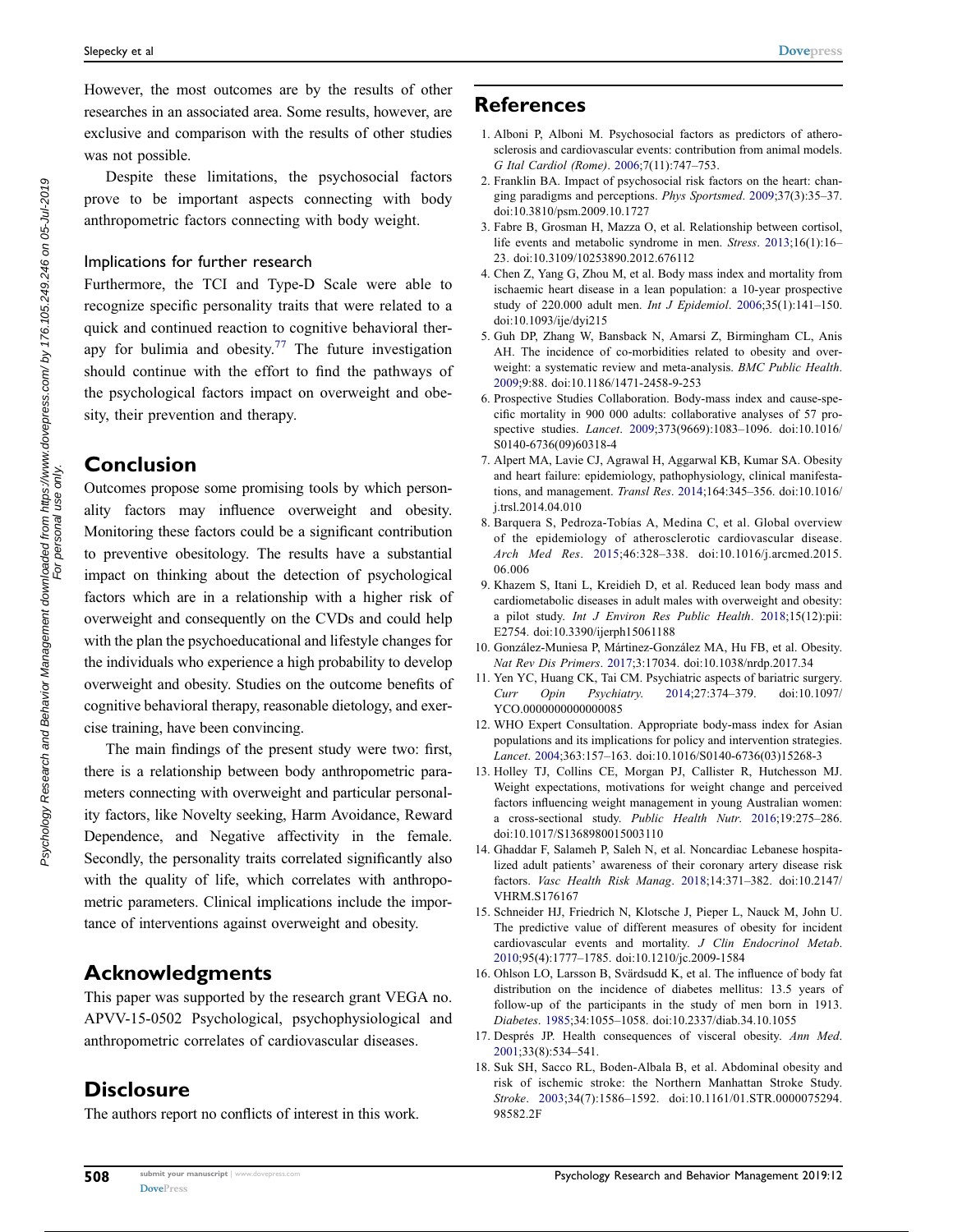<span id="page-10-9"></span>[2018;](#page-1-8)52:61. doi:[10.11606/S1518-8787.2018052000161](https://doi.org/10.11606/S1518-8787.2018052000161) 29. Björntorp P. Do stress reactions cause abdominal obesity and comorbidities? Obes Rev. [2001;](#page-1-9)2(2):73–86.

<span id="page-10-8"></span>28. Surkan PJ, Sakyi KS, Hu A, et al. Impact of stressful life events on

<span id="page-10-0"></span>19. Canoy D. Distribution of body fat and risk of coronary heart disease in men and women. Curr Opin Cardiol. [2008;](#page-1-2)23(6):591-598.

<span id="page-10-1"></span>20. Ashwell M. Obesity risk: importance of the waist–to–height ratio. Nurs Stand. [2009;](#page-1-3)23:49–54. doi:[10.7748/ns2009.06.23.41.49.c7050](https://doi.org/10.7748/ns2009.06.23.41.49.c7050) 21. Han E, Lee YH, Lee BW, Kang ES, Lee IK, Cha BS. Anatomic fat depots and cardiovascular risk: a focus on the leg fat using nationwide surveys (KNHANES 2008-2011). Cardiovasc Diabetol.

<span id="page-10-2"></span>22. Gruzdeva O, Borodkina D, Uchasova E, Dyleva Y, Barbarash O. Localization of fat depots and cardiovascular risk. Lipids Health

<span id="page-10-3"></span>23. Wimmelmann CL, Lund R, Christensen U, Osler M, Mortensen EL. Associations between obesity and mental distress in late midlife: results from a large Danish community sample. BMC Obes.

<span id="page-10-4"></span>24. Slepecky M, Kotianova A, Prasko J, et al. Coping, schemas, and cardiovascular risks – study protocol. Neuropsychiatr Dis Treat.

<span id="page-10-5"></span>25. Slepecky M, Kotianova A, Prasko J, et al. Which psychological, psychophysiological, and anthropometric factors are connected with life events, depression, and quality of life in patients with cardiovascular disease. Neuropsychiatr Dis Treat. [2017](#page-1-6);13:2093–2104.

<span id="page-10-7"></span><span id="page-10-6"></span>26. Cotter EW, Kelly NR. Stress-related eating, mindfulness, and obesity. Health Psychol. [2018](#page-1-7);37(6):516–525. doi:[10.1037/hea0000614](https://doi.org/10.1037/hea0000614) 27. Ozier AD, Kendrick OW, Leeper JD, Knol LL, Perko M, Burnham J. Overweight and obesity are associated with emotion- and stressrelated eating as measured by the eating and appraisal due to emotions and stress questionnaire. J Am Diet Assoc. [2008;](#page-1-8)108(1):49–56.

doi:[10.1097/HCO.0b013e328313133a](https://doi.org/10.1097/HCO.0b013e328313133a)

2017;16:54. doi:[10.1186/s12933-017-0624-5](https://doi.org/10.1186/s12933-017-0624-5)

[2016;](#page-1-4)3:54. doi:[10.1186/s40608-016-0137-x](https://doi.org/10.1186/s40608-016-0137-x)

doi:[10.2147/NDT.S141811](https://doi.org/10.2147/NDT.S141811)

doi:[10.1016/j.jada.2007.10.011](https://doi.org/10.1016/j.jada.2007.10.011)

[2017;](#page-1-5)13:2599–2605. doi:[10.2147/NDT.S148837](https://doi.org/10.2147/NDT.S148837)

Dis. [2018](#page-1-3);17(1):218. doi:[10.1186/s12944-018-0856-8](https://doi.org/10.1186/s12944-018-0856-8)

- 30. Charmandari E, Tsigos C, Chrousos G. Endocrinology of the stress response. Annu Rev Physiol. 2005;67:259–284. doi:[10.1146/annurev.](https://doi.org/10.1146/annurev.physiol.67.040403.120816) [physiol.67.040403.120816](https://doi.org/10.1146/annurev.physiol.67.040403.120816)
- 31. Torres SJ, Nowson CA. Relationship between stress, eating behavior, and obesity. Nutrition. 2007;23(11–12):887–894. doi:[10.1016/j.](https://doi.org/10.1016/j.nut.2007.08.008) [nut.2007.08.008](https://doi.org/10.1016/j.nut.2007.08.008)
- <span id="page-10-10"></span>32. de Vriendt T, Moreno LA, De Henauw S. Chronic stress and obesity in adolescents: scientific evidence and methodological issues for epidemiological research. Nutr Metab Cardiovasc Dis. [2009](#page-1-9);19 (7):511–519. doi:[10.1016/j.numecd.2009.02.009](https://doi.org/10.1016/j.numecd.2009.02.009)
- <span id="page-10-11"></span>33. Sullivan S, Cloninger CR, Przybeck TR, Klein S. Personality characteristics in obesity and relationship with successful weight loss. Int J Obes (Lond). [2007](#page-1-10);31(4):669–674. doi:[10.1038/sj.ijo.0803464](https://doi.org/10.1038/sj.ijo.0803464)
- <span id="page-10-12"></span>34. van Den Bree MBM, Przybeck TR, Cloninger CR. Diet and personality: associations in a population-based sample. Appetite. [2006;](#page-1-11)46:177–188. doi:[10.1016/j.appet.2005.12.004](https://doi.org/10.1016/j.appet.2005.12.004)
- <span id="page-10-13"></span>35. Heaven PC, Mulligan K, Merrilees R, Woods T, Fairooz Y. Neuroticism and conscientiousness as predictors of emotional, external, and restrained eating behaviors. Int J Eat Disord. [2001](#page-1-12);30 (2):161–166.
- 36. Provencher V, Bégin C, Gagnon-Girouard MP, Tremblay A, Boivin S, Lemieux S. Personality traits in overweight and obese women: associations with BMI and eating behaviors. Eat Behav. 2008;9 (3):294–302. doi:[10.1016/j.eatbeh.2007.10.004](https://doi.org/10.1016/j.eatbeh.2007.10.004)
- <span id="page-10-14"></span>37. Gerlach G, Herpertz S, Loeber S. Personality traits and obesity: a systematic review. Obes Rev. [2015](#page-1-12);16(1):32–63. doi:[10.1111/obr.12235](https://doi.org/10.1111/obr.12235)
- <span id="page-10-15"></span>38. Ellickson-Larew S, Naragon-Gainey K, Watson D. Pathological eating behaviors, BMI, and facet-level traits: the roles of conscientiousness, neuroticism, and impulsivity. Eat Behav. [2013;](#page-1-13)14(4):428–431. doi:[10.1016/j.eatbeh.2013.06.015](https://doi.org/10.1016/j.eatbeh.2013.06.015)
- <span id="page-10-16"></span>39. Wimmelmann CL, Lund R, Flensborg-Madsen T, Christensen U, Osler M, Lykke Mortensen E. Associations of personality with body mass index and obesity in a large late midlife community sample. Obes Facts. [2018](#page-1-14);11(2):129-143. doi:[10.1159/000487888](https://doi.org/10.1159/000487888)
- <span id="page-10-17"></span>40. Cloninger CR, Svrakic DM, Przybeck TR. A psychobiological model of temperament and character. Arch Gen Psychiatry. [1993](#page-1-15);50:975–999.
- <span id="page-10-19"></span>41. Cloninger CR, Przybeck TR, Svrakic DM, Wetzel RD. The Temperament and Character Inventory (TCI): A Guide to Its Development and Use. St Louis, MO: Center for Psychobiology of Personality, Washington University; [1994.](#page-1-16)
- <span id="page-10-18"></span>42. Svrakic DM, Whitehead C, Przybeck TR, Cloninger R. Differential diagnosis of personality disorders by the seven-factor model of temperament and character. Arch Gen Psychiatry. [1993;](#page-1-15)50:991–999.
- <span id="page-10-20"></span>43. Brewerton TD, Hand LD, Bishop ER Jr. The tridimensional personality questionnaire in eating disorder patients. Int J Eat Disord. [1993](#page-1-10);14:213–218. doi:[10.1002/\(ISSN\)1098-108X](https://doi.org/10.1002/(ISSN)1098-108X)
- 44. Waller DA, Gullion CM, Petty F, Hardy BW, Murdock MV, Rush AJ. Tridimensional personality questionnaire and serotonin in bulimia nervosa. Psychiatry Res. 1993;48:9–15. doi:[10.1016/0165-1781\(93\)](https://doi.org/10.1016/0165-1781(93)90108-S) [90108-S](https://doi.org/10.1016/0165-1781(93)90108-S)
- 45. Kleifield EI, Sunday S, Hurt S, Halmi KA. The Tridimensional Personality Questionnaire: an exploration of personality traits in eating disorders. J Psychiatr Res. 1994;28:413–423. doi:[10.1016/](https://doi.org/10.1016/0022-3956(94)90001-9) [0022-3956\(94\)90001-9](https://doi.org/10.1016/0022-3956(94)90001-9)
- 46. Bulik CM, Sullivan PF, Weltzin TE, Kaye WH. Temperament in eating disorders. Int J Eat Disord. 1995;17:251–261. doi:[10.1002/](https://doi.org/10.1002/(ISSN)1098-108X) [\(ISSN\)1098-108X](https://doi.org/10.1002/(ISSN)1098-108X)
- <span id="page-10-21"></span>47. Fassino S, Daga GA, Piero A, Leombruni P, Rovera GG. Anger and personality in eating disorders. J Psychosomat Res. [2001;](#page-1-10)51:757– 764. doi:[10.1016/S0022-3999\(01\)00280-X](https://doi.org/10.1016/S0022-3999(01)00280-X)
- <span id="page-10-22"></span>48. Tambelli R, Cerniglia L, Cimino S, et al. An exploratory study on the influence of psychopathological risk and impulsivity on BMI and perceived quality of life in obese patients. Nutrients. [2017;](#page-1-17)9(5):pii: E431. doi:[10.3390/nu9050431](https://doi.org/10.3390/nu9050431)
- <span id="page-10-23"></span>49. Cerniglia L, Cimino S, Erriu M, Jezek S, Almenara CA, Tambelli R. Trajectories of aggressive and depressive symptoms in male and female overweight children: do they share a common path or do they follow different routes? PLoS One. [2018](#page-1-18);13(1):e0190731. doi:[10.1371/journal.pone.0190731](https://doi.org/10.1371/journal.pone.0190731)
- <span id="page-10-26"></span>50. Fassino S, Leombruni P, Piero A, et al. Temperament and character in obese women with and without binge eating disorder. Compr Psychiatry. [2002;](#page-7-1)43:431–437. doi:[10.1053/comp.2002.35906](https://doi.org/10.1053/comp.2002.35906)
- 51. Ford ES, Moriarty DG, Zack MM, Mokdad AH. Chapman DP selfreported body mass index and health-related quality of life: findings from the behavioral risk factor surveillance system. Obes Res. 2001;9 (1):21–31. doi:[10.1038/oby.2001.4](https://doi.org/10.1038/oby.2001.4)
- 52. Larsson U, Karlsson J, Sullivan M. Impact of overweight and obesity on health-related quality of life – a Swedish population study. Int  $J$ Obes Relat Metab Disord. 2002;26(3):417–424. doi:[10.1038/sj.](https://doi.org/10.1038/sj.ijo.0801919) [ijo.0801919](https://doi.org/10.1038/sj.ijo.0801919)
- 53. Hassan MK, Joshi AV, Madhavan SS, Amonkar MM. Obesity and health-related quality of life: a cross-sectional analysis of the US population. Inter J Obes Relat Metab Disord. 2003;27(10):1227– 1232. doi:[10.1038/sj.ijo.0802396](https://doi.org/10.1038/sj.ijo.0802396)
- 54. Heath GW, Brown DW. Recommended levels of physical activity and health-related quality of life among overweight and obese adults in the United States, 2005. J Phy Act Health. 2009;6(4):403–411. doi:[10.1123/jpah.6.4.403](https://doi.org/10.1123/jpah.6.4.403)
- <span id="page-10-24"></span>55. Soltoft F, Hammer M, Kragh N. The association of body mass index and health-related quality of life in the general population: data from the 2003 Health Survey of England. Qual Life Res. [2009](#page-2-0);18 (10):1293–1299. doi:[10.1007/s11136-009-9478-y](https://doi.org/10.1007/s11136-009-9478-y)
- <span id="page-10-25"></span>56. Herman KM, Hopman WM, Vandenkerkhof EG, Rosenberg MW. Physical activity, body mass index, and health-related quality of life in Canadian adults. Med Sci Sports Exerc. [2012;](#page-2-1)44(4):625–636. doi:[10.1249/MSS.0b013e31823a90ae](https://doi.org/10.1249/MSS.0b013e31823a90ae)

509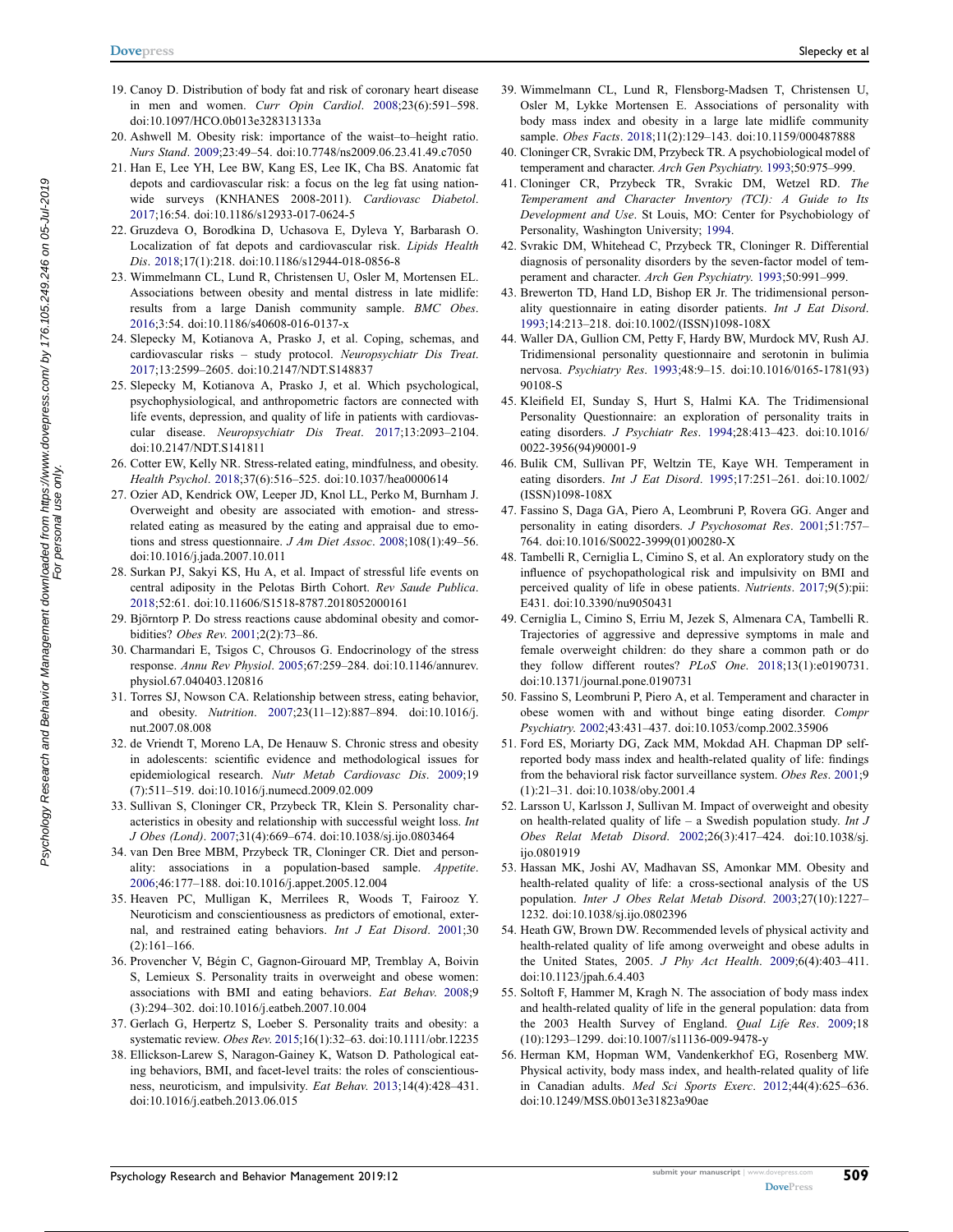- <span id="page-11-0"></span>57. Holmes TH, Rahe RH. The social readjustment rating scale. J Psychosom Res. [1967;](#page-3-0)11(2):213–218.
- <span id="page-11-1"></span>58. Farmer RF, Goldberg LR. A psychometric evaluation of the revised Temperament and Character Inventory (TCI-R) and the TCI-14. Psychol Assess. [2008](#page-3-1);20(3):281. doi:[10.1037/a0012934](https://doi.org/10.1037/a0012934)
- <span id="page-11-2"></span>59. Gillespie NA, Cloninger CR, Heath AC, Martin NG. The genetic and environmental relationship between Cloninger's dimensions of temperament and character. Pers Individ Dif. [2003](#page-3-2);35:1931–1946. doi:[10.1016/S0191-8869\(03\)00042-4](https://doi.org/10.1016/S0191-8869(03)00042-4)
- <span id="page-11-3"></span>60. Cloninger CR. Biology of personality dimensions. Curr Opin Psychiatry. [2000](#page-3-3);13:611–616. doi:[10.1097/00001504-200011000-00024](https://doi.org/10.1097/00001504-200011000-00024)
- <span id="page-11-4"></span>61. Preiss M, Klose J. Diagnostika poruch osobnosti pomocí teorie C. R. Cloningera. [Diagnosis of personality disorders by C.R. Cloninger theory. In Czech]. Psychiatrie. [2001;](#page-3-4)5:226–231.
- <span id="page-11-5"></span>62. Heretik A, Hajduk M. Psychometric properties of the Slovak version of the Temperament and Character Inventory (TCI-R) – a preliminary analysis. Annales Psychologici. [2014](#page-3-5);1(15):5–11.
- <span id="page-11-6"></span>63. Denollet J. Standard assessment of negative affectivity, social inhibition, and Type D personality. Psychosom Med. [2005;](#page-3-6)67(1):89–97. doi:[10.1097/01.psy.0000149256.81953.49](https://doi.org/10.1097/01.psy.0000149256.81953.49)
- <span id="page-11-7"></span>64. Denollet J. Personality and coronary heart disease: the type-D scale-16 (DS14). Ann Behav Med. [1998;](#page-3-7)20(3):209–215. doi:[10.1007/](https://doi.org/10.1007/BF02884962) [BF02884962](https://doi.org/10.1007/BF02884962)
- <span id="page-11-8"></span>65. Denollet J, Schiffer AA, Spek V. A general propensity to psychological distress affects cardiovascular outcomes: evidence from research on the T(distressed) personality profile. Circ Cardiovasc Qual Outcomes. [2010;](#page-3-8)3(5):546–557. doi:[10.1161/CIRCOUT](https://doi.org/10.1161/CIRCOUTCOMES.109.934406) [COMES.109.934406](https://doi.org/10.1161/CIRCOUTCOMES.109.934406)
- <span id="page-11-9"></span>66. Durka R, Ruch W. Osobnosť typu D v populácii Slovenských univerzitných študentov: psychometrické kvality dotazníka DS14. [Type D personality in Slovak university students: psychometric quality of questionnaire DS14. In Slovak]. Ceskoslovenská Psychológie. [2014](#page-3-9);58(1):62–71.
- <span id="page-11-10"></span>67. Cleemput I. A social preference valuations set for EQ-5D health states in Flanders, Belgium. Eur J Health Econ. [2010](#page-3-10);11(2):205– 213. doi:[10.1007/s10198-009-0167-0](https://doi.org/10.1007/s10198-009-0167-0)
- <span id="page-11-11"></span>68. Alvarado-Bolaños A, Cervantes-Arriaga A, Rodríguez-Violante M, et al. Convergent validation of EQ-5D-5L in patients with Parkinson's disease. J Neurol Sci. [2015;](#page-3-11)358(1–2):53–57. doi:[10.1016/j.jns.2015.](https://doi.org/10.1016/j.jns.2015.08.010) [08.010](https://doi.org/10.1016/j.jns.2015.08.010)
- 69. Rabin R, de Charro F. EQ-5D: a measure of health status from the EuroQol Group. Ann Med. 2001;33(5):337–343.
- 70. Shafie AA, Hassali MA, Liau SY. A cross-sectional validation study of EQ-5D among the Malaysian adult population. Qual Life Res. 2011;20(4):593–600. doi:[10.1007/s11136-010-9774-6](https://doi.org/10.1007/s11136-010-9774-6)
- <span id="page-11-12"></span>71. Berg J, Lindgren P, Mejhert M, Edner M, Dahlström U, Kahan T. Determinants of utility based on the EuroQol five-dimensional questionnaire in patients with chronic heart failure and their change over time: results from the swedish heart failure registry. Value Health. [2015;](#page-3-11)18(4):439–448. doi:[10.1016/j.jval.2015.02.003](https://doi.org/10.1016/j.jval.2015.02.003)
- <span id="page-11-13"></span>72. EMEA. [2002.](#page-4-0) Available from: [http://www.ema.europa.eu/docs/en\\_](http://www.ema.europa.eu/docs/en_GB/document_library/Scientific_guideline/2009/09/WC500002874.pdf) GB/document\_library/Scientifi[c\\_guideline/2009/09/WC500002874.](http://www.ema.europa.eu/docs/en_GB/document_library/Scientific_guideline/2009/09/WC500002874.pdf) [pdf](http://www.ema.europa.eu/docs/en_GB/document_library/Scientific_guideline/2009/09/WC500002874.pdf).Accessed March 20, 2009.
- <span id="page-11-14"></span>73. Loranger AW, Janca A, Sartorius N. Assessment and Diagnosis of Personality Disorders: The ICD-10 International Personality Disorder Examination (IPDE). Cambridge, U.K.: Cambridge University Press, 1997.
- <span id="page-11-15"></span>74. Lusher JM, Chandler C, Ball D. Dopamine D4 receptor gene (DRD4) is associated with Novelty-seeking (NS) and substance abuse: the saga continues. Mol Psychiatry. [2001.](#page-7-2) 6(5):497–499. Available from: [http://www.nature.com/mp/journal/v6/n5/full/4000918a.html.](http://www.nature.com/mp/journal/v6/n5/full/4000918a.html) doi:[10.1038/sj.mp.4000918](https://doi.org/10.1038/sj.mp.4000918)
- <span id="page-11-16"></span>75. Gutierrez-Zotes A, Labad J, Martorell L, et al. The revised temperament and character inventory: normative data by sex and age from a Spanish normal randomized sample. Peer J. [2015;](#page-7-3)3:e1481. doi:[10.7717/](https://doi.org/10.7717/peerj.1481) [peerj.1481](https://doi.org/10.7717/peerj.1481)
- <span id="page-11-17"></span>76. Waller NG, Ross CA. The prevalence and biometric structure of pathological dissociation in the general population: taxometric and behavior genetic findings. J Abnorm Psychol. [1997;](#page-7-4)106(4):499–510. doi:[10.1037/0021-843X.106.4.499](https://doi.org/10.1037/0021-843X.106.4.499)
- <span id="page-11-18"></span>77. Bulik CM, Sullivan PF, Carter FA, McIntosh VV, Joyce PR. Predictors of rapid and sustained response to cognitive-behavioral therapy for bulimia nervosa. Int J Eat Disord. [1999;](#page-7-4)26:137–144. doi:[10.1002/\(ISSN\)1098-108X](https://doi.org/10.1002/(ISSN)1098-108X)
- <span id="page-11-19"></span>78. López-Pantoja JL, Cabranes JA, Sanchez-Quintero S, et al. Personality profiles between obese and control subjects assessed with five standar-dized personality scales. Actas Esp Psiquiatr. [2012](#page-7-1);40(5):266-274.
- <span id="page-11-30"></span>79. Sarisoy G, Atmaca A, Ecemiş G, Gümüş K, Pazvantoğlu O. Personality characteristics and body image in obese individuals. Asia Pac Psychiatry. [2014;](#page-8-0)6(2):191–199. doi:[10.1111/appy.12023](https://doi.org/10.1111/appy.12023)
- 80. Dalle Grave R, Calugi S, El Ghoch M. Are personality characteristics as measured by the temperament and character inventory (TCI) associated with obesity treatment outcomes? A systematic review. Curr Obes Rep. 2018;7(1):27–36. doi:[10.1007/s13679-018-0294-y](https://doi.org/10.1007/s13679-018-0294-y)
- <span id="page-11-20"></span>81. Dalle Grave R, Calugi S, Marchesini G, et al., QUOVADIS II Study Group. Personality features of obese women in relation to binge eating and night eating. Psychiatry Res. [2013;](#page-7-1)207(1–2):86–91. doi:[10.1016/j.psychres.2012.09.001](https://doi.org/10.1016/j.psychres.2012.09.001)
- <span id="page-11-21"></span>82. Lindroos AK, Lissner L, Mathiassen ME, et al. Dietary intake in relation to restrained eating, disinhibition, and hunger in obese and non-obese Swedish women. Obes Res. [1997](#page-8-1);5:175–182. doi:[10.1002/](https://doi.org/10.1002/j.1550-8528.1997.tb00290.x) [j.1550-8528.1997.tb00290.x](https://doi.org/10.1002/j.1550-8528.1997.tb00290.x)
- <span id="page-11-22"></span>83. Castellanos EH, Charboneau E, Dietrich MS, et al. Obese adults have visual attention bias for food cue images: evidence for altered reward system function. Int J Obes. [2009](#page-8-1);33:1063–1073. doi:[10.1038/](https://doi.org/10.1038/ijo.2009.138) [ijo.2009.138](https://doi.org/10.1038/ijo.2009.138)
- <span id="page-11-23"></span>84. Cloninger CR. A unified biosocial theory of personality and its role in the development of anxiety states. Psychiatr Dev. [1986;](#page-8-2)4(3):167–226.
- 85. Ham BJ, Choi MJ, Lee HJ, Kang RH, Lee MS. Reward-dependence is related to norepinephrine transporter T-182C gene polymorphism in a Korean population. Psychiatr Genet. 2005;15(2):145–147. doi:[10.1097/00041444-200506000-00012](https://doi.org/10.1097/00041444-200506000-00012)
- <span id="page-11-24"></span>86. Yamano E, Isowa T, Nakano Y, et al. Association study between reward-dependence temperament and a polymorphism in the phenylethanolamine N-methyltransferase gene in a Japanese female population. Compr Psychiatry. [2008](#page-8-2);49(5):503–507. doi:[10.1016/j.](https://doi.org/10.1016/j.comppsych.2008.03.001) [comppsych.2008.03.001](https://doi.org/10.1016/j.comppsych.2008.03.001)
- <span id="page-11-25"></span>87. Pud D, Eisenberg E, Sprecher E, Rogowski Z, Yarnitsky D. The Tridimensional personality theory and pain: harm-avoidance and Reward-dependence traits correlate with pain perception in healthy volunteers. Eur J Pain. [2004;](#page-8-3)8(1):31–38. doi:[10.1016/S1090-3801\(03\)00065-X](https://doi.org/10.1016/S1090-3801(03)00065-X)
- <span id="page-11-26"></span>88. De Panfilis C, Torre M, Cero S, et al. Personality and attrition from behavioral weight-loss treatment for obesity. Gen Hosp Psychiatry. [2008](#page-8-4);30(6):515–520. doi:[10.1016/j.genhosppsych.2008.06.003](https://doi.org/10.1016/j.genhosppsych.2008.06.003)
- <span id="page-11-27"></span>89. Koritzky G, Dieterle C, Rice C, Jordan K, Bechara A. Decision-making, sensitivity to reward and attrition in weight management. Obesity (Silver Spring). [2014;](#page-8-4)22(8):1904–1909. doi:[10.1002/oby.20770](https://doi.org/10.1002/oby.20770)
- <span id="page-11-28"></span>90. Brockmeyer T, Simon JJ, Becker A, Friederich HC. Reward-related decision making and long-term weight loss maintenance. Physiol Behav. [2017;](#page-8-5)181:69–74. doi:[10.1016/j.physbeh.2017.09.008](https://doi.org/10.1016/j.physbeh.2017.09.008)
- <span id="page-11-29"></span>91. Ouellette AS, Rodrigue C, Lemieux S, Tchernof A, Biertho L, Bégin C. An examination of the mechanisms and personality traits underlying food addiction among individuals with severe obesity awaiting bariatric surgery. Eat Weight Disord. [2017;](#page-8-0)22(4):633–640. doi:[10.1007/s40519-017-0440-7](https://doi.org/10.1007/s40519-017-0440-7)
- <span id="page-11-31"></span>92. Garcia D, Forssell H, Cloninger KM. Aspiring personality: patients waiting for obesity treatment. Psych J. [2018;](#page-8-6)7(2):103-104. doi:[10.1002/pchj.209](https://doi.org/10.1002/pchj.209)
- <span id="page-11-32"></span>93. Pedersen SS, Denollet J, Ong AT, Serruys PW, Erdman RA, van Domburg RT. Impaired health status in Type D patients following PCI in the drug-eluting stent era. Int J Cardiol. [2007](#page-8-7);114:358-365. doi:[10.1016/j.ijcard.2005.12.018](https://doi.org/10.1016/j.ijcard.2005.12.018)